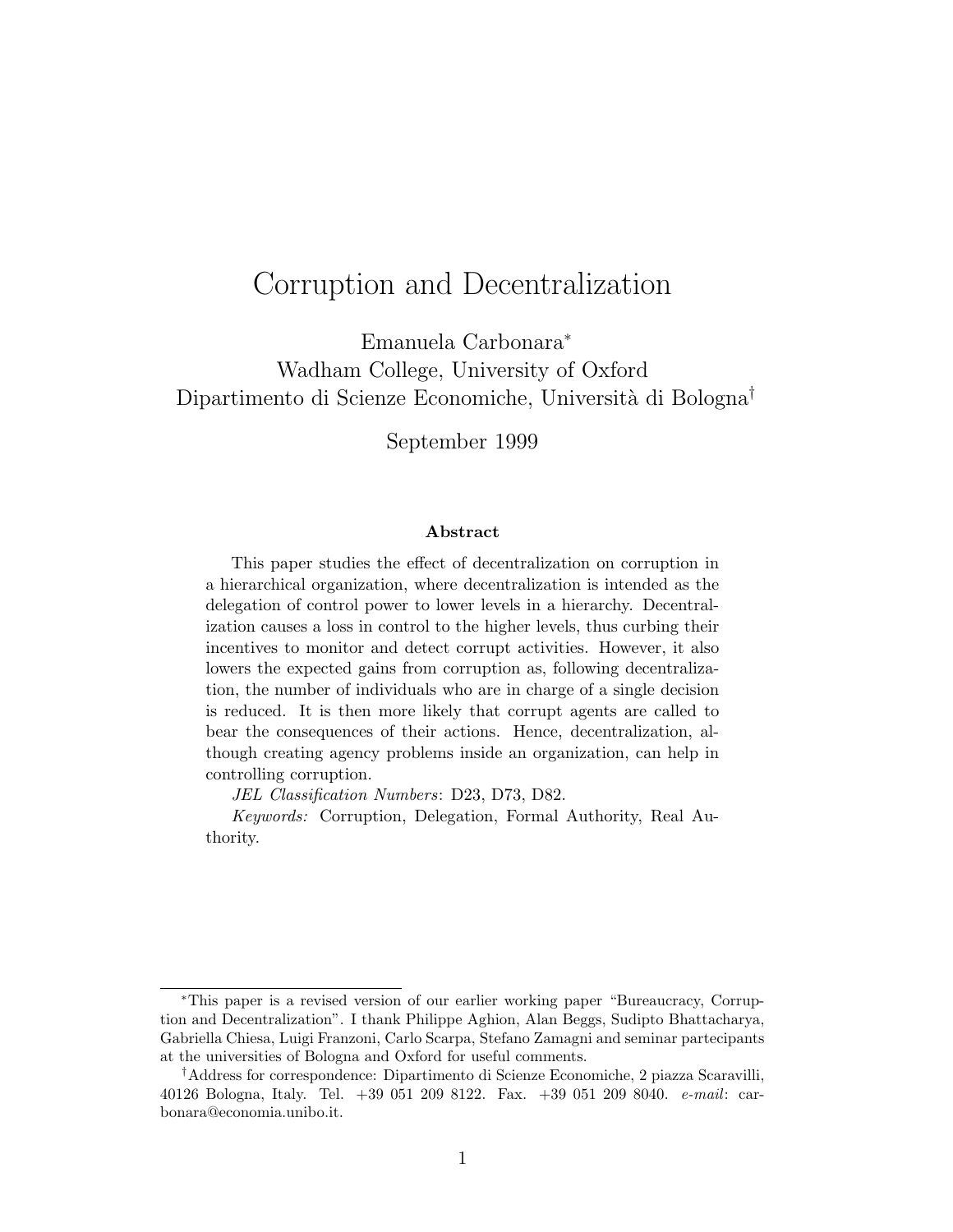### 1 Introduction

Traditionally, the discretionary power held by members of an organization is regarded as one of the major sources of corrupt behavior. Klitgaard (1988) states that corruption depends positively on the amount of monopoly power and discretion enjoyed by the participants to an organization.

This way of addressing the issue does not consider that often individuals with more monopoly power are also the ones who bear the highest opportunity cost from corruption. Moreover, in the event that monopoly power allowed higher rents from corruption, a more powerful individual attracts also more attention from corruption detectors. All these elements can lead to situations where increasing discretion discourages corruption. Individuals holding power face a trade off, where they have to balance the increased opportunities (and therefore value) to be corrupt with the larger burden they hold.

Decentralisation transfers control power and discretion to lower hierarchical layers, thus leading them to consider such trade-off. As a result, the impact of decentralisation on the extent of corruption affecting an organisation depends on the direction towards which the trade off is resolved. The problem analyzed in this paper is how an organization should be designed to resolve the trade off in the sense of a reduction in corruption.<sup>1</sup>

As Aghion and Tirole (1997) point out effectively, there are two distinct sources of decisional power. Firstly, there is the power legally and explicitly attributed by means of a contract (control power or *formal authority*).<sup>2</sup> Secondly, there is the power that derives from the knowledge of crucial information (real authority). By revealing such information strategically, members to an organisation can redirect the use of productive assets towards their own goals, even when they lack formal authority. However, centralized decision making certainly reduces the likelihood that subordinates are called to make a decision, which lowers the subordinates' incentives to work.<sup>3</sup>

The same is true for any superior layers that had the task to monitor subordinates' behaviour and detect corrupt activities. When the degree of decen-

<sup>&</sup>lt;sup>1</sup>It is therefore assumed that corruption is harmful and should be minimised. This is in line with the most recent literature, which shows that corruption has highly indesirable effects on economic systems. It affects negatively the rate of growth of a country's GDP, the productivity of public investments and also the allocation of talent (see Mauro, 1995, Tanzi, 1998, Tanzi and Davoodi, 1997).

<sup>2</sup>Formal authority is the power to exert the residual rights of control, i.e. to decide in all the situations not contemplated by the initial, inevitably incomplete contract that links each member to the organization. This kind of power can be transferred from the owners to the subordinates by means of an act of delegation.

<sup>3</sup>This effect is what is called "basic trade off" in Aghion and Tirole (1997).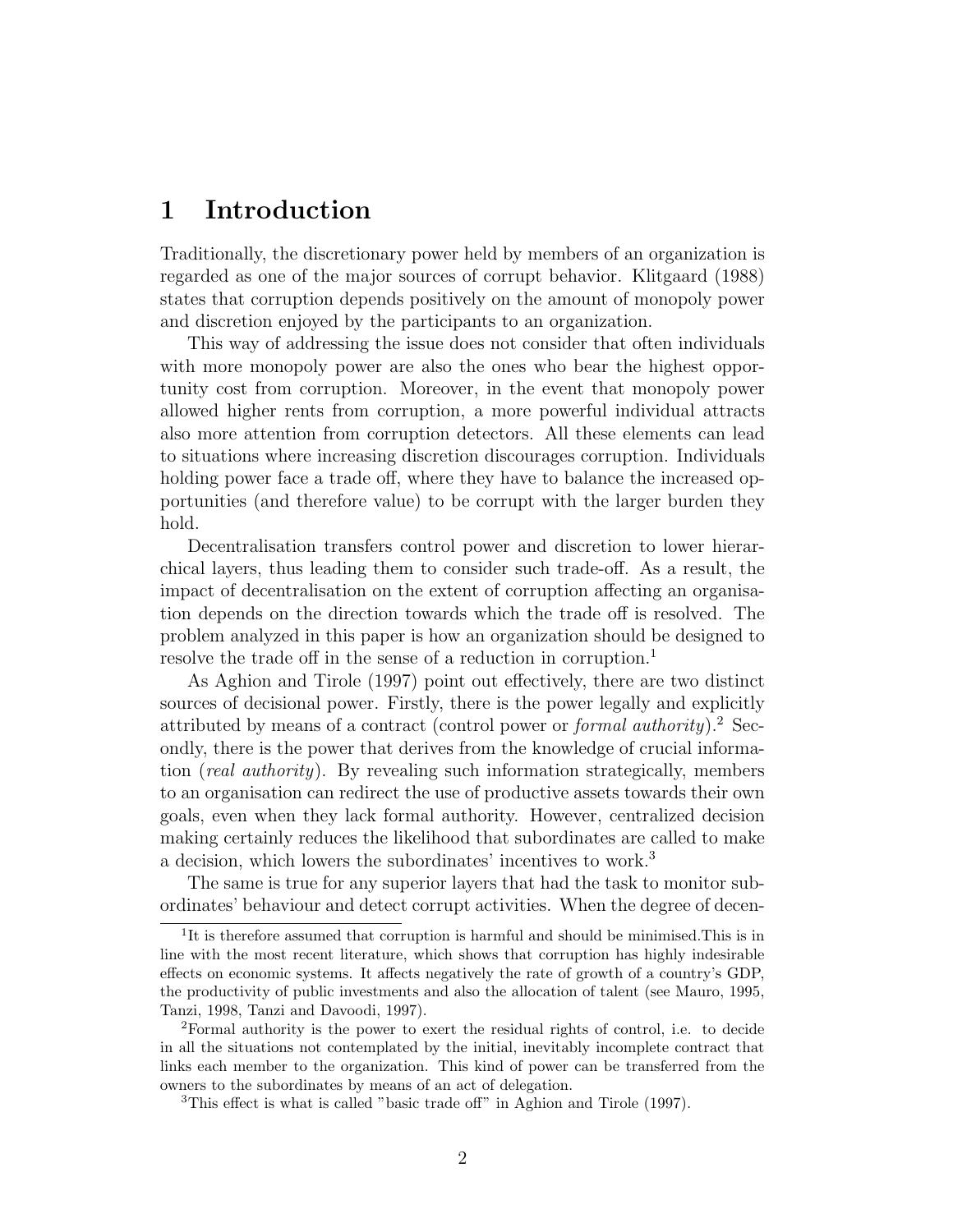tralization is high, superiors have little incentive to perform their screening and detection activities because they have little power to stop subordinates' decisions. Decentralization reduces the amount of monitoring, leaving local offices more freedom to pursue their corrupt activities.<sup>4</sup>

Decentralization has another important implication: it concentrates decisional powers in the hands of one individual, eliminating overlaps in competence and makes it easier to identify who took a certain decision. An agent operating at a low level of a hierarchy can always hope that the consequences of his corrupt act will not fall on his head if he is not the sole accountable for it. In fact, if superiors have formal authority upon that decision, the implementation of the agent's choice can be stopped. In other words, even if he has performed the illegal act he was bribed for (suggesting a bad project), the project can be rejected at higher levels and the agent will not bear the losses from his inefficient choice. This is not true anymore if he is in charge of the decision. Therefore, decentralization allows a more precise allocation of the consequences of corrupt acts. Agency problems, instead of being the main cause of corruption and agents' opportunistic behavior, under certain conditions can be helpful in alleviating them.

On the other hand, assume the reward for detectors is directly proportional to the amount of bribes they discover.<sup>5</sup> If the manager benefits more from uncovering more bribes, decentralization can improve her incentives to monitor corrupt agents, thus increasing the probability that they are caught and the expected costs from corruption.

The paper is organized as follows. The next section describes the model. Section 3 characterizes the consequences of decentralization when only the lowest hierarchical layer is corruptible. Section 4 depicts the optimal anti corruption policy. Section 5 extends the model to include monetary incentives and punishment schemes and shows that the conclusions obtained are robust to the introduction of these "more traditional" incentive schemes. Section 6 considers the problem of a corrupt top bureaucrat. Section 7 adds a new dimension to the moral hazard problem, analyzing the case where the size of the bribe paid to agents increases with decentralisation. Section 8 concludes.

<sup>&</sup>lt;sup>4</sup>In this sense, what stated by Rose-Ackerman (1978), that decentralization increases the risk of corruption since it limits review and detection, is confirmed. Decentralization decreases monitoring by superiors also because of another, more frequently cited, reason. It renders access to crucial information recorded by subordinates more difficult (it is more difficult to check their books and balances). However, while this problem can be overcome (albeit partially) by the introduction of accounting standards and transparency rules, weak incentives are more difficult to solve.

<sup>&</sup>lt;sup>5</sup>This can either imply that detectors are allowed to keep a percentage of the bribes they retrieve or that, implicitly, their prestige and career inside the organisation are linked to the amount of corruption they discover.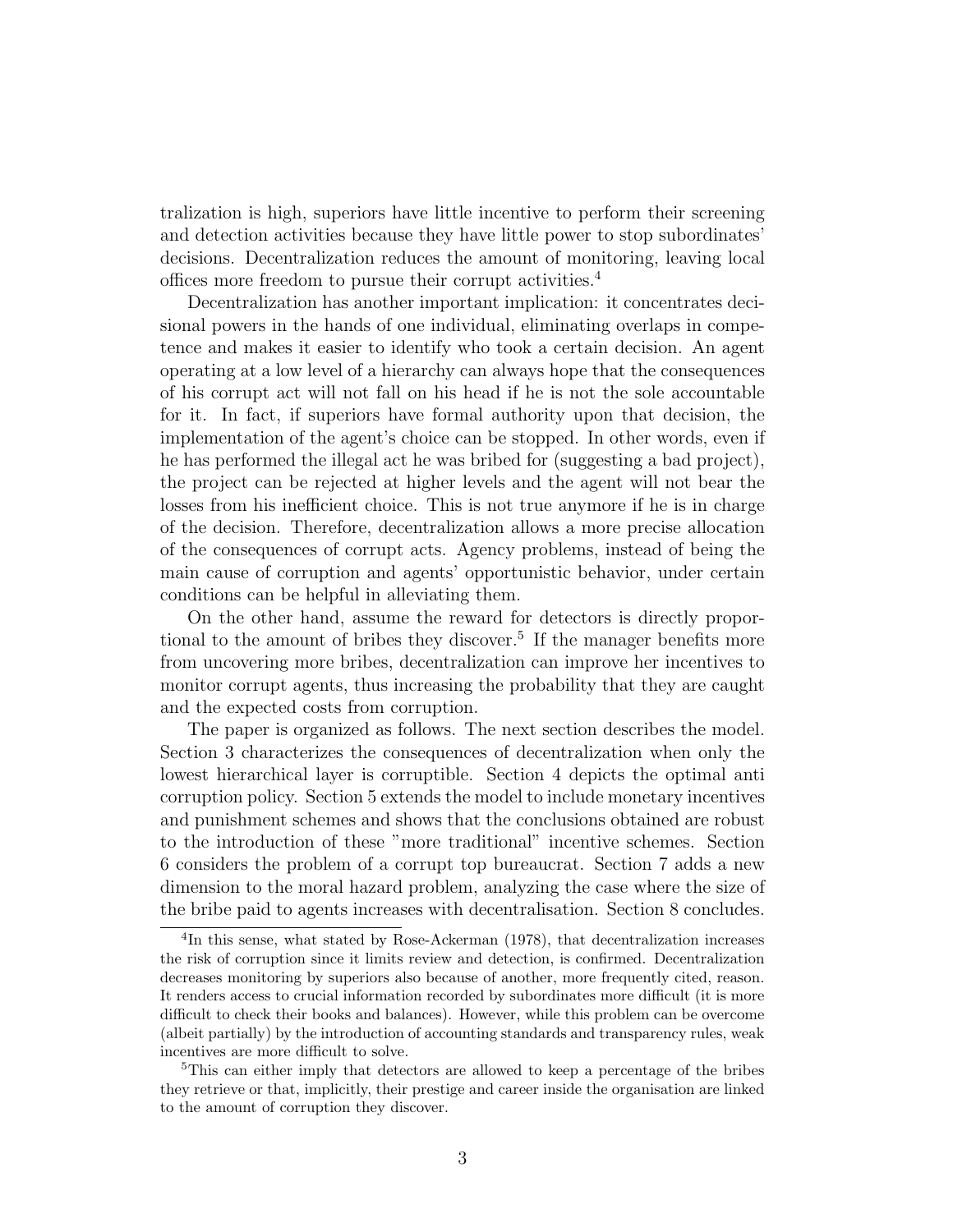#### 1.1 Related Literature

The positive relation between a member's monopoly power and the extent of corruption is stated also by Shleifer and Vishny (1993). When many officers are in charge of a decision, they exert a multiple veto power on each other, preventing the others from providing the corrupt service, reducing the "value" of their act. In their model, decentralization unambiguously increases corruption, eliminating this veto problem. Banerjee (1997) claims that public bureaucracies are affected by corruption, red tape and weak incentives just because governments acts to improve social welfare. Paradoxically, inefficiencies and corruption would not occur if the government were not interested in social welfare, since the bureaucrats, allocating scarce resources to those people who have the highest ability to pay, would not be acting illegally.<sup>6</sup> Bac (1996) investigates the relation among the structure of hierarchies, the monitoring technology and the extent of internal and external corruption. Structure of hierarchies means the number of layers and the span of control for each layer and not the allocation of power, as in our model. He concludes that a flatter hierarchy is to be preferred when monitoring is not specialized (a given monitoring effort implies the same detection probability on all subordinates, which is equivalent to saying that there are economies of scale in monitoring), whereas a steeper structure reduces the risk of internal corruption, because the total amount of bribes that could be used to corrupt the manager is lower.

Other contributions have considered the interaction of corruption at different levels of a hierarchy. Cadot (1987) shows, in a dynamic model, how the combination of strong power - e.g. regulatory or granting permits - and low wages for public officers create "basic incentives" for corruption, conclusion in line with the observation of high levels of corruption in many Third World countries. Basu, Bhattacharya and Mishra (1992) consider that not only lower officers have the problem of being caught after accepting a bribe, but also their corrupt superiors. Corruption becomes a recursive problem. A good deterrence policy is that of increasing the probability that a corrupt officer is caught rather than stiffening the penalty imposed.

 $6$ As Banerjee (1997), also Acemoglu and Verdier (1997) point out that the crucial issues in explaining corruption are agency problems between the government and its bureaucrats and the inability of the government to make interventions without recurring to a bureaucracy. The opportunity for the bureaucrats to gain rents from corruption can lead to misallocation of talents (as these rents will attract not only those who are more able to perform a particular activity, but also others, who would perform better if assigned to other tasks).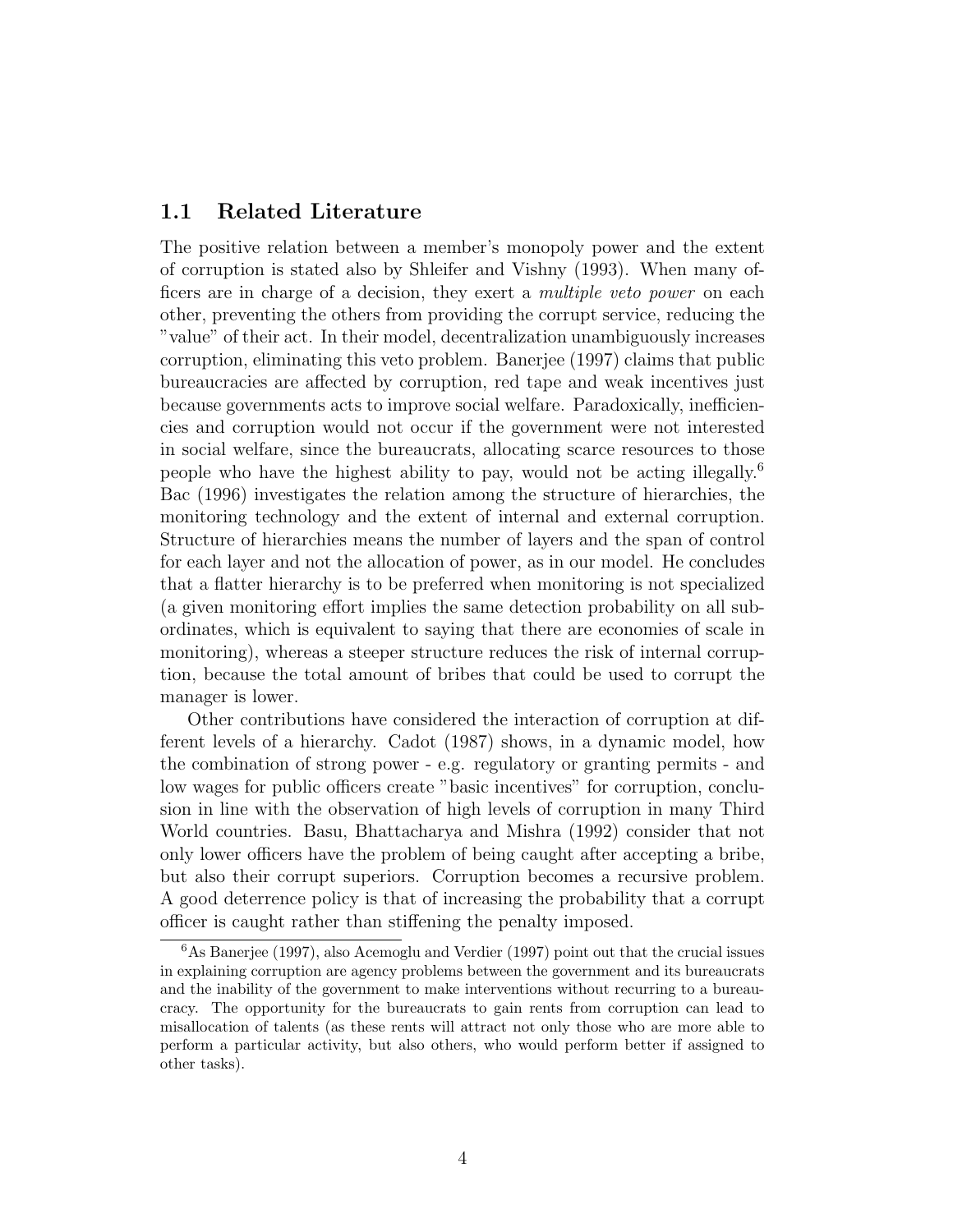### 2 The Model

Consider an organization consisting of three hierarchical levels. The first layer is a principal, who lacks either the expertise or the time to perform the activity the organization has been set up for. She then delegates all her control power to the lower layers. The second hierarchical level is a central office (top manager or manager) who has the task to coordinate the activities performed by the agents and to monitor their behavior to detect corruption. The third level consists of N local offices (agents), whose task is to screen a certain number of potential projects and to report information about them to the central office. Both the top bureaucrat and the local offices can be corrupt.

To minimize corruption, the principal decides on the allocation of control, choosing whether to delegate the power to select a project to the central office or to the local ones. In the first case the central office checks the information reported by the agents and decides which projects to implement. In the second case, which correspond to a more decentralized setting, this decision remains in the hands of the local offices and the superior layer performs only tasks of general supervision and detection of corruption.

**Organizational Structure** A hierarchy is formed by three layers.

- 1. A principal (either a private body, like the shareholders of a bank or of a firm, or a public institution, for instance a legislative body) and whose aim is to reduce corruption<sup>7</sup> . The principal decides the allocation of authority to the hierarchical layers below, chooses the penalties to impose on corrupt agents and the compensation policies for the managers who report cases of corruption.
- 2. An organization , consisting of a top manager ("she", also called "central office"), who controls and monitors a lower layer of  $N$  agents.
- 3. The lower layer of N agents, each (he) in charge of one productive activity and each representing a "local" or "sectorial" office. Agents are in direct contact with "clients" or "project proponent".

<sup>7</sup> In the framework considered here, there is no trade off between the subordinates' performance and the level of corruption. As a result, the principal's objective function is separable in performance and corruption and these two problems can be tackled independently of each other. This would not be true if, for istance, the subordinate's effort depended on the extent of corruption in the organization.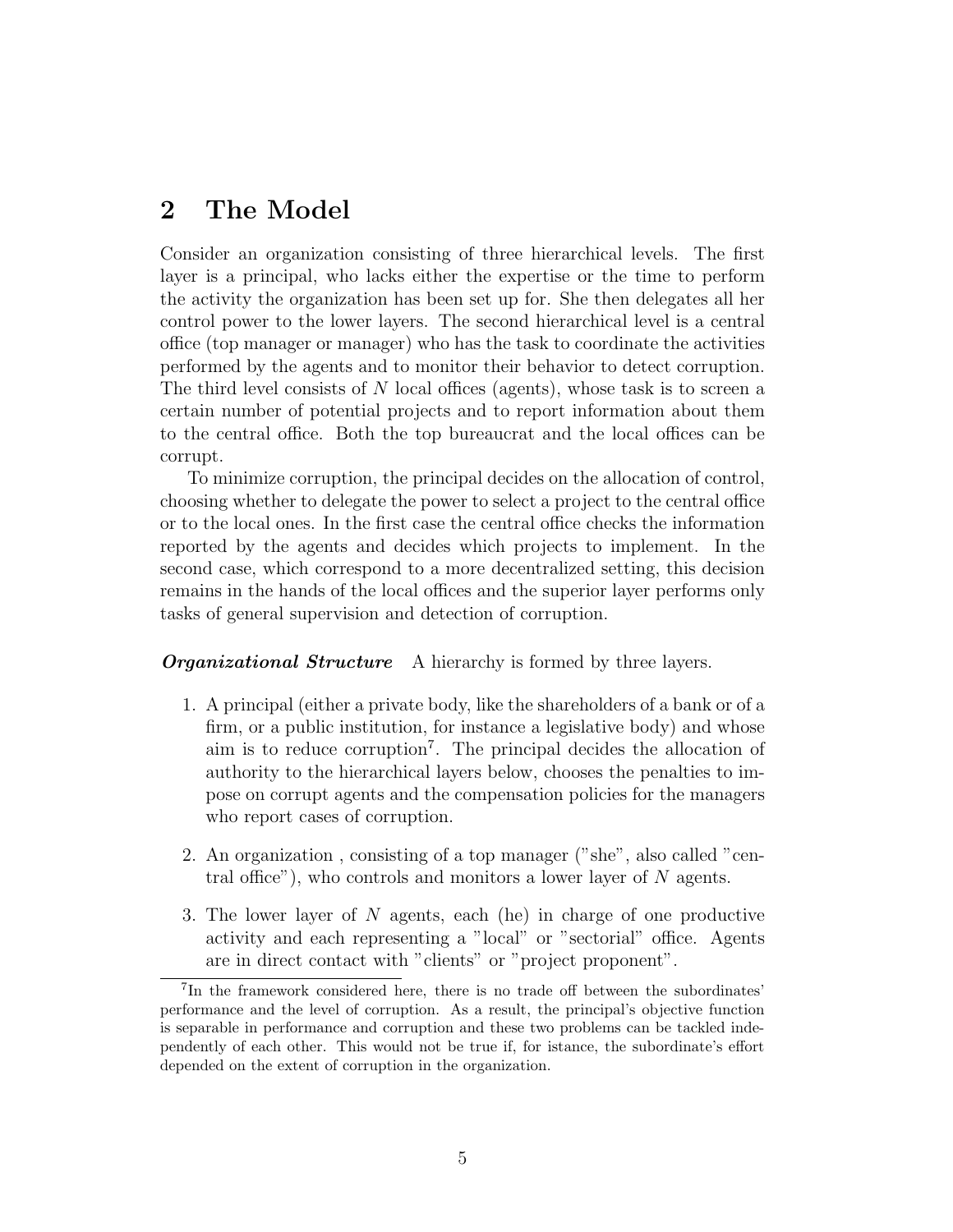The productive activity consists of selecting and realizing many different projects.

There are many institutions (either private or public) whose activity can be represented by the model depicted above. The most direct example is that of a financial intermediary or a bank. There are N local offices or divisions, each specialized in a particular geographical area or in a given sector, who have to select projects to finance among many applicants. They screen the projects proposed and report the information they find to the central office. As there is always a risky component in a project, a negative outcome can be either the result of "bad luck" or of a "bad" project, therefore a local office can decide to accept a bribe from a project of low quality and report false information to the superior layer. Another example is that of a public institution who has to implement projects in a given area, for instance, street lighting or motorways. In order to implement these projects, the institution stipulates procurement contracts with external firms, who have to be selected, in principle by following criteria of economic efficiency. Again, local offices (plausibly those situated in the area which is going to benefit from the project) have to screen applicants, who can bribe them to be chosen.

The principal lacks either the expertise or the time to perform the productive activity directly and therefore has to delegate it. Before production starts, the principal chooses the structure of the organization, deciding the allocation of formal authority.

In that follows it will be assumed that the the agent has formal authority (decentralization) with probability z, whereas with probability  $1 - z$  the top manager is in control (centralization). Probably, the two most common cases are  $z = 0$  (full centralization) and  $z = 1$  (full decentralization), however, modeling the degree of decentralization as a continuous variable helps when comparative statics is performed. This procedure has no influence on the quality of the results, since a result verified for any z must be true also for  $z \in \{0, 1\}$ .

To interpret z, it could be imagined that the allocation of control depends on an external event, which occurs with probability  $z$  and whose occurrence takes place or is observed only after the parties have exerted effort but before project implementation.<sup>8</sup> It could also be imagined that each productive activity consists of a continuum of elementary decisions, to be taken simultaneously, so that z represents the share of those decisions delegated to the agent. By taking these decisions according to his own interests, the agent can jeopardize the top manager's objectives and prevent her from taking certain

<sup>8</sup>This would be a case of contingent control in the spirit of Aghion and Bolton, (1992).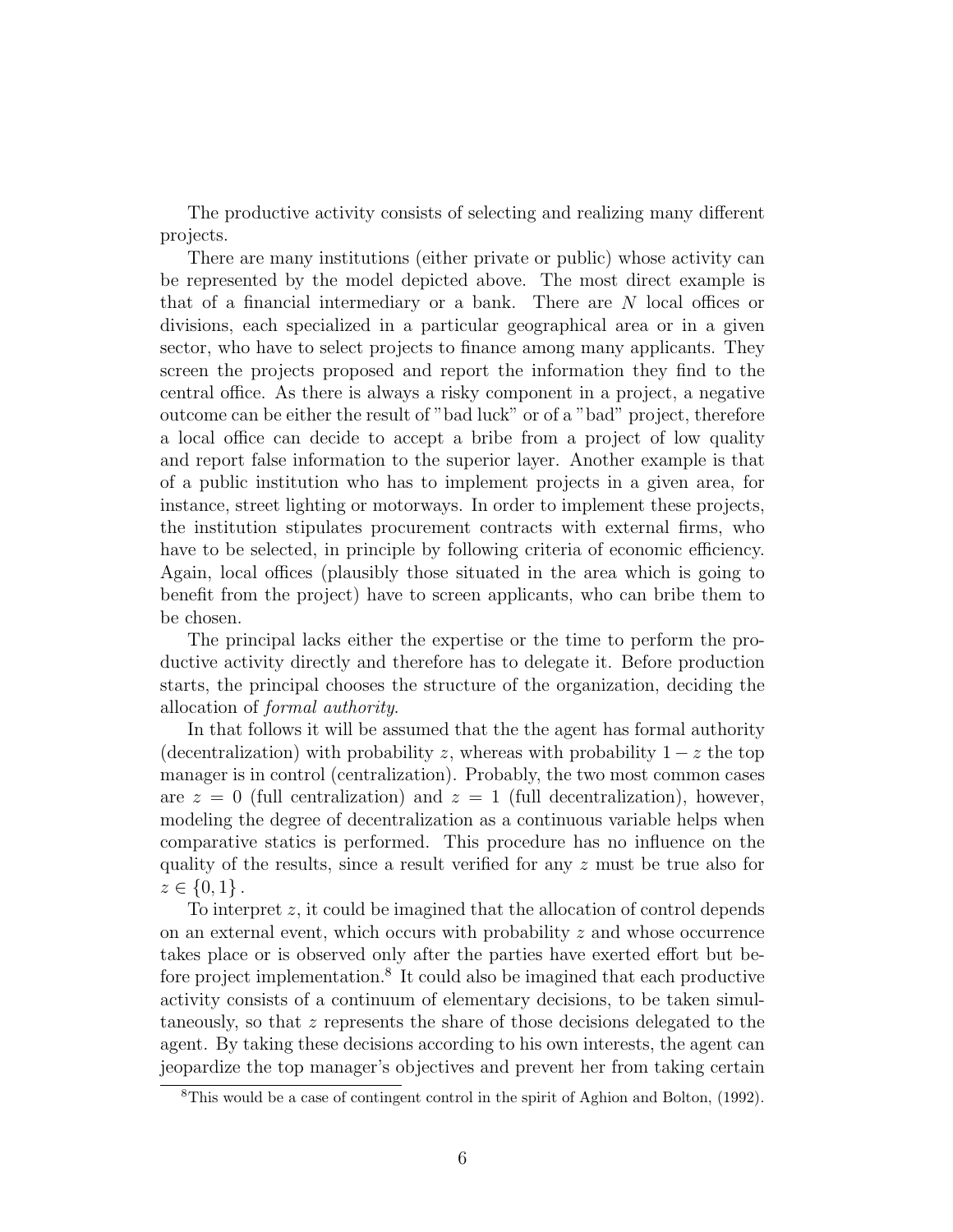actions and z represents the share of veto powers in the agent's hands.

If the top manager has formal authority, she is in the position to overrule the agents and pursue her own goals. Conversely, if the agents have authority, they are in charge of the decisional process in the activity they control and the top manager cannot intervene to change their decisions, even if they are at odds with her personal interests.<sup>9</sup>

The principal can never be corrupt. This assumption is certainly plausible in case the organisation described were a private financial institution. It is hard to think that shareholders, for example, especially those in control of the majority stake, risked bankruptcy for a small fee. However, even in the case of public institutions, if the aim is the elimination if corruption, there must be some corruption free body, like, for example, the civil society.<sup>10</sup>

Initially, it will be assumed that only agents can be corrupt. This hypothesis will be removed later.

**Projects** At the beginning of the production process, each agent is randomly matched with a "client", who proposes a project.

There are either good or bad projects. Each type occurs with ex ante probability  $\frac{1}{2}$ .

- **Payoff from good projects.** All good projects are equal. The top manager's profit from a good project is  $G_1 > 0$ , whereas the agent's payoff is  $g_1 > 0$  and the principal's is G.
- **Payoff from bad projects.** All bad projects yield  $-G_2$  and  $-g_2$  ( $G_2$ ,  $g_2$ ) 0) respectively to the principal and to the agent. Their payoff thus is negative. In addition to that, bad projects also yield a loss  $L$  to the principal. Without bribery, a bad project would never be chosen.

It is assumed here that the outcome of a project, by itself, does not constitute evidence of corruption. This can be justified by assuming that the

<sup>10</sup>It has been assumed here that the highest layer in the hierarchy cannot be bribed. In case such hypothesis were released the organization would be shaped to maximise the principal gains. This case will be analysed in Chapter 3.

<sup>&</sup>lt;sup>9</sup>This is the situation typically considered in the literature on agency. In that literature, delegation occurs because the principal has not either the time or the ability to undertake that activity. This explains why the agent can bias her decisions and actions toward his own goals, thus behaving with moral hazard. Either the principal lacks the information to check that the agent's decisions harm her interest (hidden information) or she is not able to observe the agent actions (hidden action). The result of this informational asymmetry is that the agent not only has the required formal authority to make decisions, as a consequence of delegation, but also the real authority.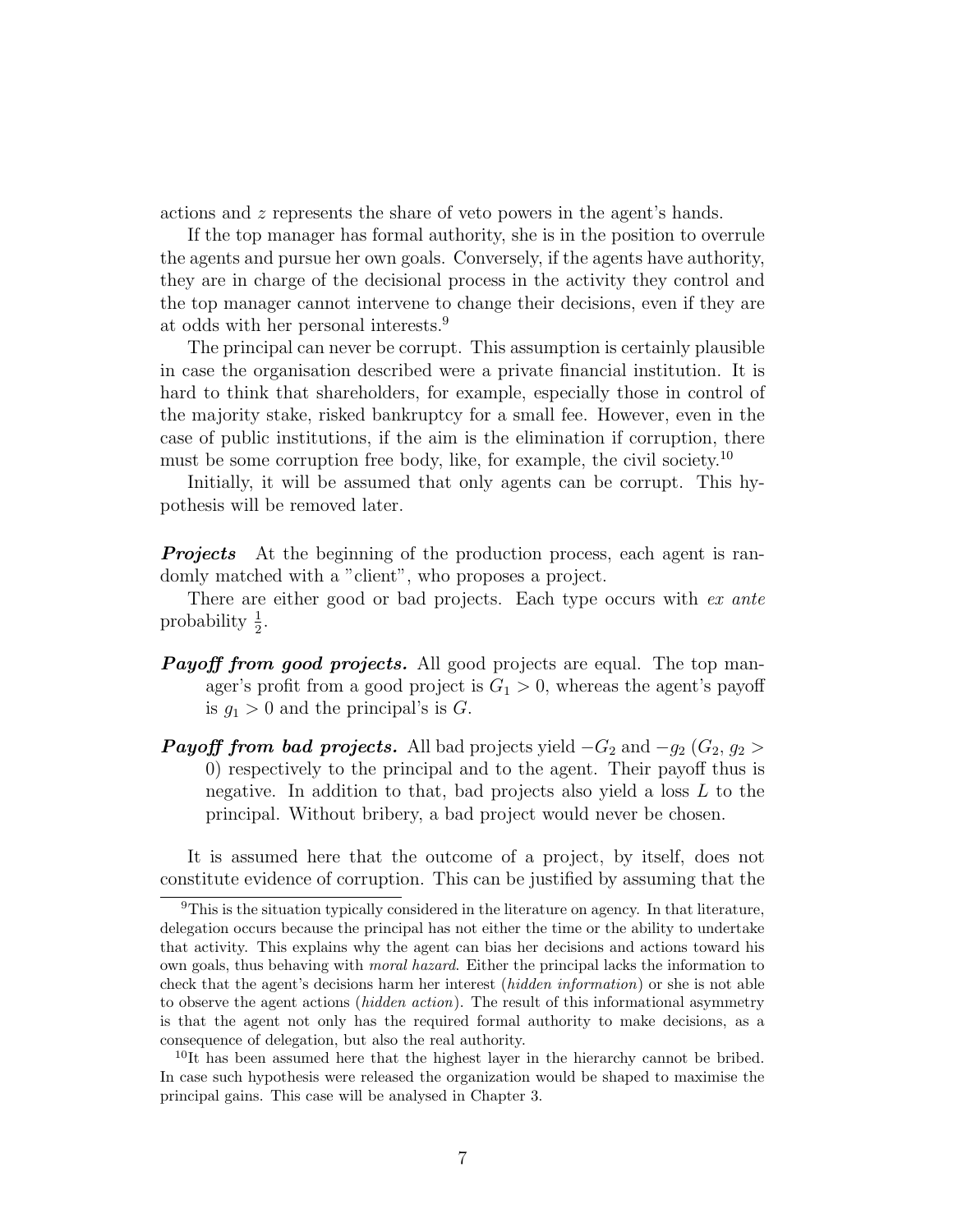top manager needs evidence to sue an agent, even if she could infer from the project's outcome that corruption took place.<sup>11</sup>

**Production** If agents recognise a good project, they always suggest it. If the project is bad, instead, two cases can occur: if the agent is honest, he reports honestly what he found to the top manager, who then discards the project. If the agent is corrupt, he lies to the superior layer, stating that the project is good and suggesting its implementation.

The top manager verifies the reported information. This represents exante monitoring in the sense of Aghion and Tirole (1997): the superior monitors to acquire information that allows her to evaluate the decisions taken by the subordinate. In case she did not agree and has formal authority she can impose a different course of action. It is therefore monitoring that takes place before the agent exerts his actions and not after, that would be a mere assessment of the results obtained.<sup>12</sup>

If the manager herself is corrupt, an agent may try to collude with her, either to avoid being monitored in the first place or not to be denouced if found out having suggested a bad project.

The flow of information goes upstream and screening is sequential. The superior layers have no opportunity to collect information directly because they have no direct contact with the projects and they can only verify the information reported by the subordinates.

The manager checks the information about one specific project with effort  $e_M$  (where the subscript M stays for manager) and learns with probability  $e_B$  the true type of the project suggested,  $e_M \in [\underline{e}_M, \overline{e}_M]$ ,  $0 < \underline{e}_M < \overline{e}_M < 1$ . She repeats the same activity for all recommended projects, bearing a cost equal to  $c_M(N^R e_M) = N^R \frac{e_M^2}{2}$ , where  $N^R$  is the number of recommended projects.

The probability  $1 - e_M$  then measures the extent of the agent's real authority, because it is when such circumstances occur that, no matter who actually holds formal authority, the agent has full decisional power, being the other party uninformed.

If the agents have formal authority over the project choice, they choose

<sup>11</sup>Alternatively, it can be thought that the agent makes a mistake when assessing a project's quality. This feature can be introduced explicitly into the model by assuming that the agent observes a signal about the project's nature, signal correct with a given probability  $\gamma > 0$ . It would always be possible that the project is bad even if the agent is honest and observing a bad outcome would not imply that bribery occurred. However, this complicates notation without changing the nature of results.

<sup>&</sup>lt;sup>12</sup>This is the typical definition of monitoring in the incentive literature, ex post monitoring, where a more appropriate term would be *auditing* (see Baron and Besanko, 1984).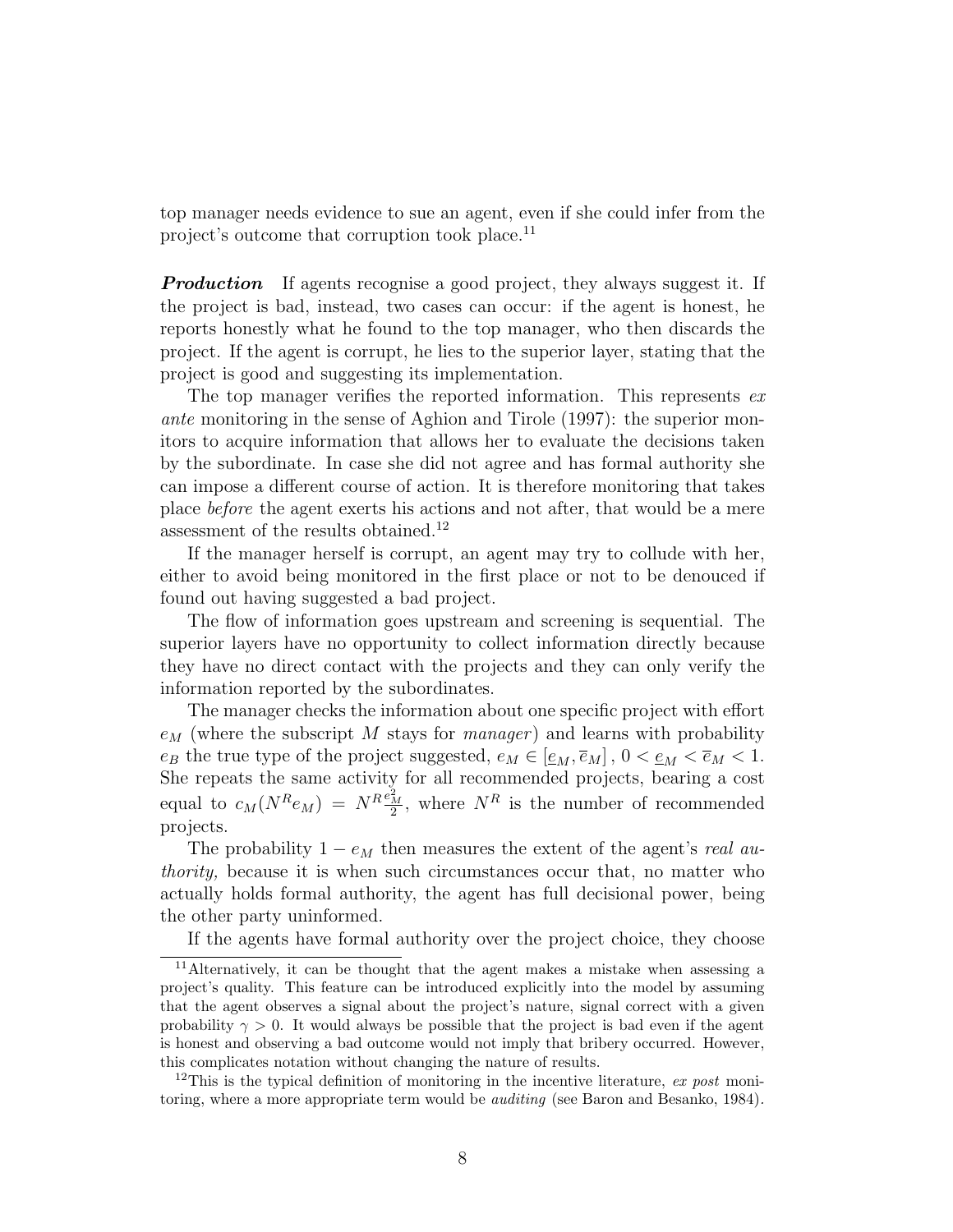whether to implement the project proposed by the client they have been matched with according to the information they have.

#### Timing

- 1. The principal chooses the allocation of control power in the organisation.
- 2. The agent is matched with a client and screens the project he offers.
- 3. If bad, the client offers the agent a bribe.
- 4. The agent decides whether to accept and then communicates to the top manager the information he has and, when he has formal authority, the projects he is going to implement.
- 5. The top manager screens the information obtained by all agents.
- 6. If the top manager discovers a bad, she reports the agent to the principal and receives a share s of the bribe as a compensation. If the manager is informed and has formal authority (and is not corrupt), she stops the bad project. If the agent has formal authority, even when he has been caught, the bad project is implemented.
- 7. All good projects are implemented, plus unrecognized bad. All projects recommended are implemented if agents have formal authority.

The manager examines only the information the agent reports. This is therefore a case of sequential screening, where superiors screen only the projects not previously rejected by some lower layer.<sup>13</sup>The agents have therefore a sort of filtering power, which make them an indispensable figure to have on one's side in the client's eyes.

In addition, only clients with bad projects bribe. This hypothesis is quite plausible as implementing a good is always desirable and, if the clients know the nature of the project they propose, they will probably try hard to demonstrate their nature. For example, if they are denied implementation after refusing to pay a bribe, they can denounce the agent. However, also a scenario where both project types bribe is possible. Agents could avoid to pronounce a clear rejection for a good project that refuses to pay and simply

<sup>&</sup>lt;sup>13</sup>This model is therefore different in this respect from Aghion and Tirole (1997), who assume simultaneous screening. Moreover, the assumption of sequential screening implies that the top bureaucrat never has real authority, since production takes place only when the agent has information.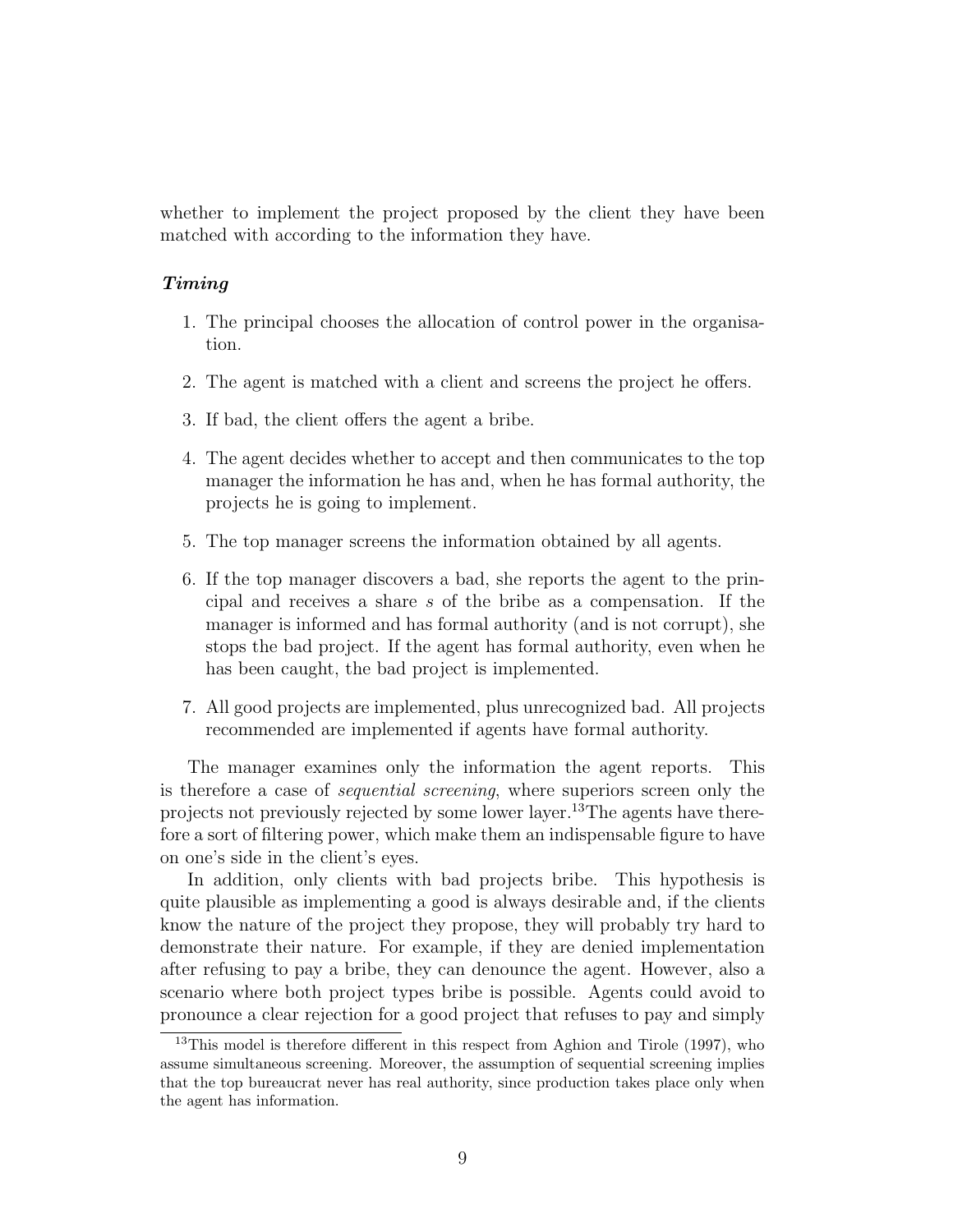delay implementation, until the client resolves to pay "to oil the wheels". To simplify the model, only bad offers a bribe, but the alternative hypothesis would not change substantially our results.<sup>14</sup> The timing is depicted in Figure 1.

**Preferences and Utility Functions** The manager and the agents are risk neutral. Agents can be either corrupt or honest. In general, here it is assumed that being corrupt is not an intrinsic quality of the agent but depends on the specific circumstances agents find themselves in. Each agent has a private-information cost  $h$  of being corrupted, cost that measures the agent's degree of honesty: the higher  $h$ , the more honest the agent. If an agent is offered a bribe high enough, he becomes corrupt.

In order to describe the parties' utility functions it should be distinguished between the cases of non-corrupt and corrupt agents.

No corruption. If all agents are honest, only good projects are implemented. In this case there is perfect coincidence of interests between each agent and the top manager.<sup>15</sup>

Each agent has an expected payoff  $U_A = \frac{g_1}{2}$  $\frac{y_1}{2}$ , whereas the manager's total payoff is

$$
U_M = N \left[ \frac{G_1}{2} - \frac{e_M^2}{2} \right] \tag{1}
$$

hence, the manager exerts only the minimum effort  $e_M$ .

Corruption. In this case, both good and bad projects are suggested, bad provided that the clients who propose them offer the agents a bribe b sufficiently high. The bribe is paid to the agent to report the wrong information. Corruption then means that a bad project is presented as a good to the superior. Moreover, the content of the information transmitted can be verified by the client. It is not possible for the agent to accept the bribe, promising to lie and report the truth instead (that the project is bad), telling to the client afterwards that the manager has found out the project's real nature and has cancelled it. All the investment decisions are quite public in nature and cannot be concealed.

When the top manager has formal authority, if she finds a bad, she can stop its implementation, which is a typical case of the exercise of veto power.

<sup>14</sup>Since type 2 projects yield an expected negative payoff and the bribe is paid before the agent reports his information, the latter could cheat, take the bribe and then report the project as type 2, therefore stopping its implementation. However, this would jeopardize any future attempt to ask for a bribe, "spoiling " the agent's reputation.

<sup>&</sup>lt;sup>15</sup>This case corresponds to the first best.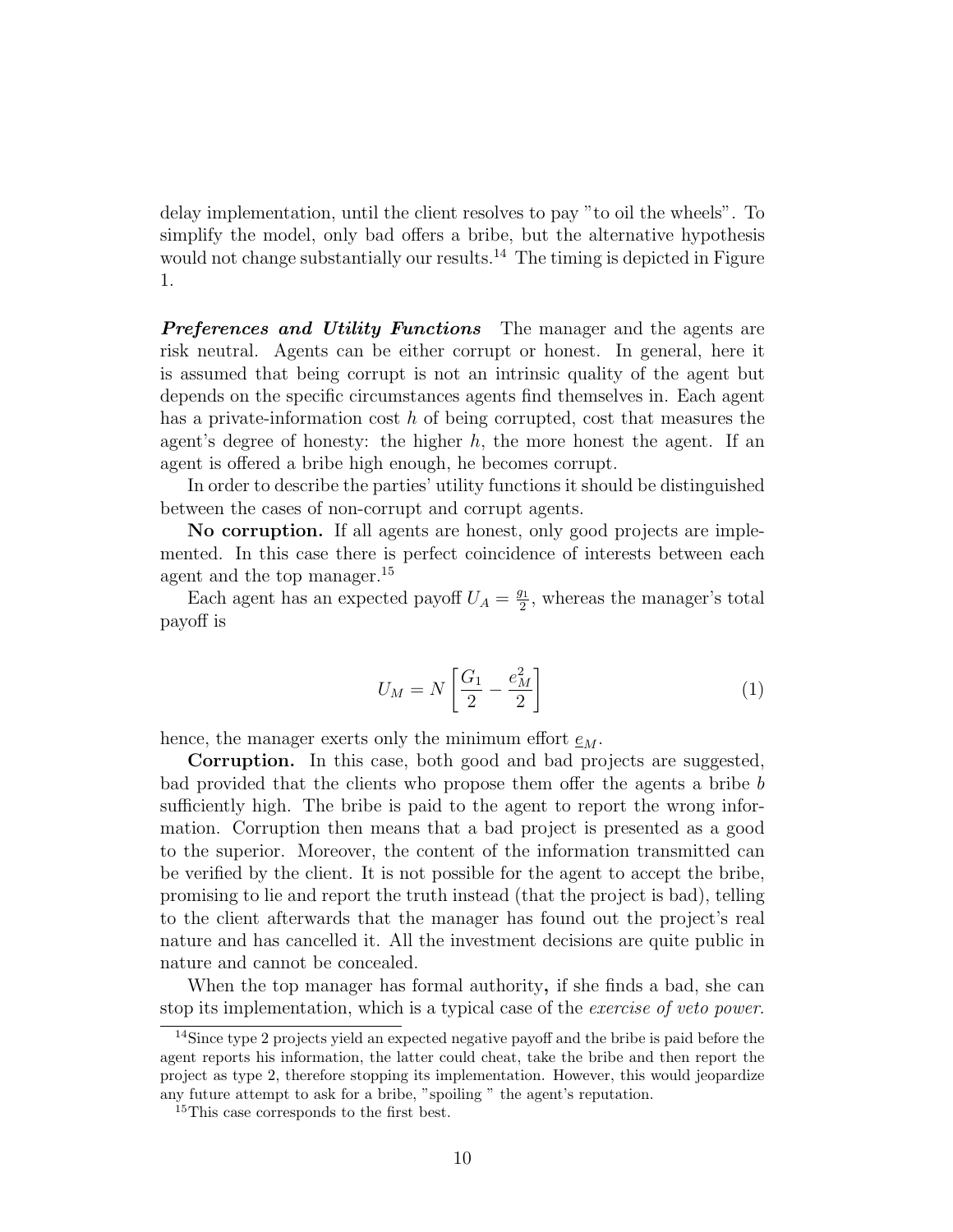Moreover, on the basis of that information, the manager can take the agent to court. The bribe is confiscated (a share  $s \leq 1$  given to the top manager as a reward for cooperation) and the agent is fired.<sup>16</sup>. If the agent is corrupt, the probability of being caught depends on the central office's effort and is equal to  $e_M$ .

When the agents have formal authority a bad project cannot be stopped (by the same definition of formal authority). However, if the top manager has evidence that the project is of bad, an agent can be convicted and the bribe confiscated. The manager will get a share sb as a compensation.

Each agent's h of being corrupted is distributed uniformly over the interval  $[0, 1]$ . The higher h the less prone to corruption an agent is.

The agent's gain from being corrupt is

$$
\Pi_A = (1 - e_M)(b - g_2) - e_M z g_2 - h \tag{2}
$$

if the agent decides to accept a bad project and the top manager has not the knowledge to stop him, the agent suffers the expected loss  $g_2$ , but gains the bribe b. When the manager has information and the project suggested is bad, the bribe is confiscated but the loss  $g_2$  is born as long as the principal has not formal authority to stop the project.

From  $(2)$  it can be seen that a corrupt agent, if caught by the top manager, prefers to be stopped, that is he prefers not to have formal authority. This happens because a bribe here is paid just to induce him to lie, reporting false information to the top manager. When the agent is caught and the project stopped, although the bribe is confiscated, at least he does not bear the loss g2.

A corrupt agent (characterized by  $h \leq \tilde{h}$ ) has the following payoff

$$
U_A^C = \frac{g_1}{2} + \frac{1}{2}\Pi_A \tag{3}
$$

which, due to Assumption 2 and given that  $\Pi_A > 0$  for a corrupt agent, is always positive.

The manager chooses her monitoring effort after having observed the agent's report, which can either be "yes, the project is good" or "no, it should be discarded". Given the structure of the model, when a project is rejected it is never a good, as even the most corrupt agent would never discard a good. The manager never checks a negative report and monitors only the projects accompanied by a "yes" report.

<sup>&</sup>lt;sup>16</sup>It could also be thought that the agent is jailed upon discovery of corruption. In that case, however, his payoff should include an additional loss term. To avoid making notation heavier, given that this would not enrich the results, the possibility of the agent being jailed is not considered.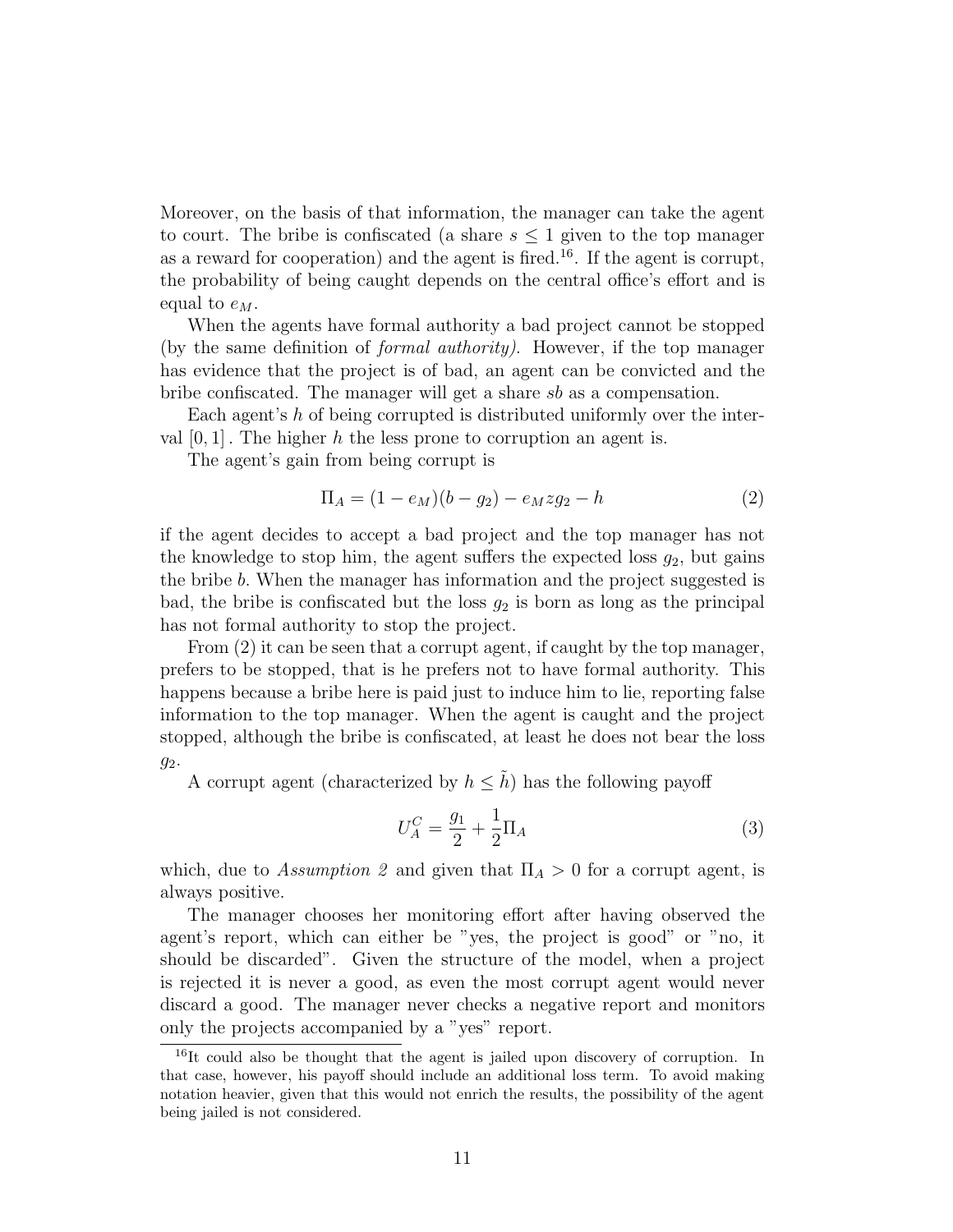If the loss  $G_2$  from a bad project is small enough, when the manager is not able to find any information about the suggested project, she prefers to rubberstamp the agent's suggestion rather than implementing no project and this regardless to the fact that the principal's loss G can be rather high.

This requires that the expected return from a project chosen by an agent (who could be either honest or corrupt) is always positive, as the following assumption states

# $\emph{Assumption 1} \ \frac{1}{1+\tilde{h}}G_{1}-\frac{\tilde{h}}{1+\tilde{h}}G_{2}>0.$

Assumption 1 represents the top manager's expected payoff from a project recommended by an agent of unknown honesty. The probability that the project is good conditional to having been recommended is  $\frac{1}{1+h}$  and a good project yields  $G_1$ . The conditional probability that the project is bad and yield  $G_2$  is  $\frac{\tilde{h}}{1+\tilde{h}}$ .<sup>17</sup> When Assumption 1 is satisfied, if the manager has not information, even if she has formal authority, the agent will actually take the final decision (exert real authority).

Given the diffusion of corruption in the hierarchy,  $h$ , and that all the agents exert positive effort, the top manager's payoff, conditional on a good report, is

$$
U_M = N\left(\frac{1+\tilde{h}}{2}\right)\left[\frac{G_1}{1+\tilde{h}} + \frac{\tilde{h}}{1+\tilde{h}}\left(e_M s b - (1-e_M(1-z))G_2\right) - \frac{e_M^2}{2}\right]
$$
\n(4)

where  $N\left(\frac{1+\tilde{h}}{2}\right)$ 2  $= N<sup>R</sup>$ , the number of recommended projects. The first term between square parentheses in (4) represents the expected gain if the project is good (probability of a good project conditional on being suggested per gain from a good project). The second term is the expected payoff if the project is bad. If the central office has neither information nor formal authority, she cannot overrule the agent who proposes a bad project. Therefore, she bears the expected loss  $G_2$ . Conversely, if she has information, she bears the loss only to the extent the agent has formal authority and cannot be stopped

<sup>&</sup>lt;sup>17</sup>The conditional probability that a project is good given that it is recommended is obtained by Bayes rule  $P(good \mid recomm) = \frac{P(good \cap recomm)}{P(recomm)}$ . A project is recommended either if it is good or if the agent is corrupt. Then  $P(recomm) = \frac{1+\tilde{h}}{2}$ . Given that all good projects are recommended, the joint probability that a project is good and recommended is  $\frac{1}{2}$ . Then  $P(good \mid recomm) = \frac{1}{1+\tilde{h}}$ . Similarly, the conditional probability  $P(bad \mid recomm) = \frac{P(bad \cap recomm)}{P(recomm)} = \frac{\tilde{h}}{1 + \tilde{h}}$  $\frac{h}{1+h}$  since only corrupt agents recommend bad projects and the probability that a agent is corrupt is  $\tilde{h}$ .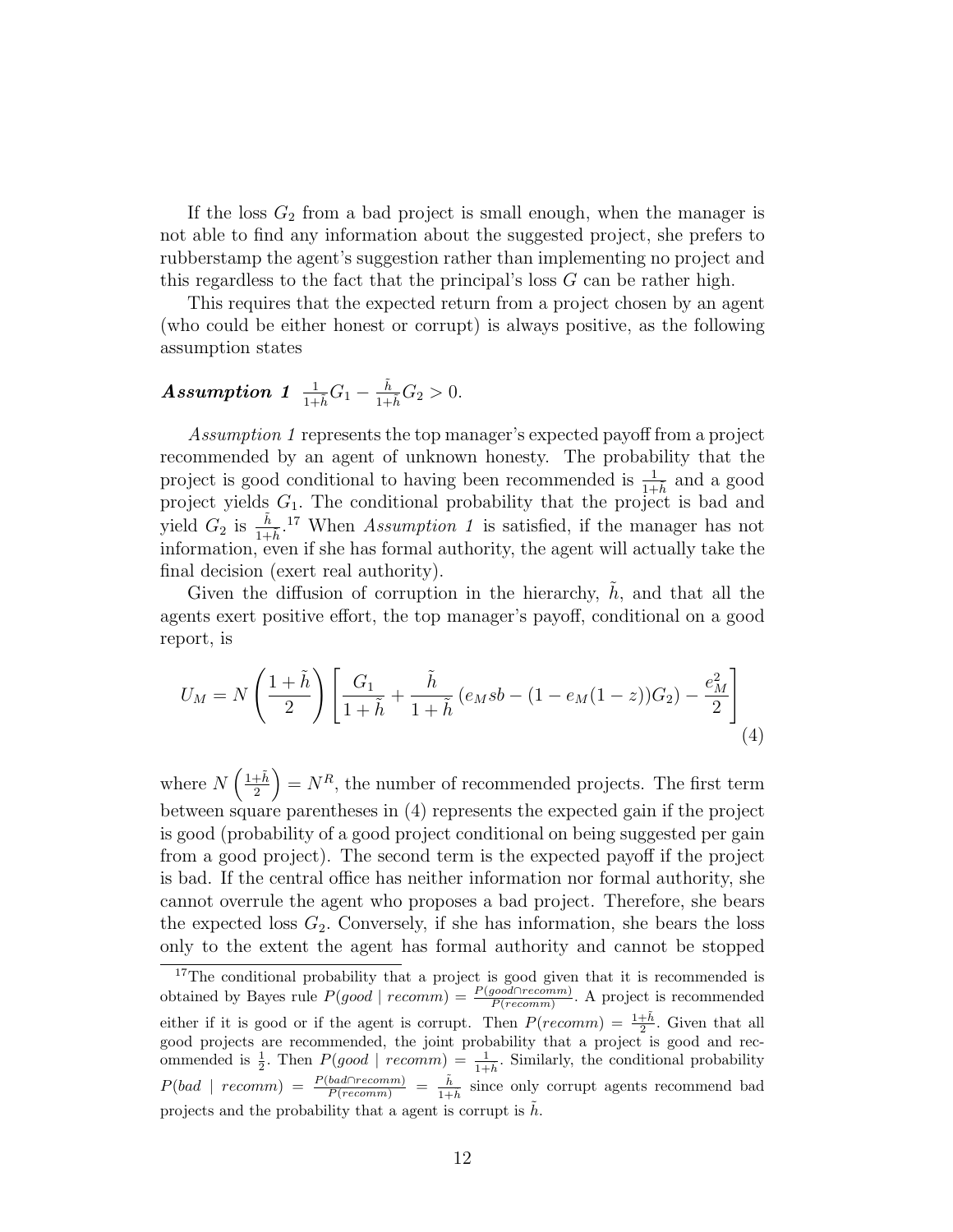(the share of control powers in the agent's hands is  $z$ ). In any case, the top manager is rewarded with a share sb of the bribe each time she denounces the agent, which happens if she is informed. The third term is the cost of monitoring.<sup>18</sup>

### 3 Can decentralisation decrease corruption?

The principal pursues the objective of reducing corruption. Therefore it will set the values of the policy tools at its disposal (namely, the degree of decentralization  $z$  and the share  $s$  to be transferred to the manager upon denunciation) to minimize equilibrium corruption<sup>19</sup>  $\tilde{h}^*(z, s)$ . After z and s have been chosen, production occurs: the agent reports his information and the manager verifies it. Solving this game backwards, the interaction between the manager and the agents is considered first.

As long as  $\Pi_A > 0$  in (2) the agent accepts the bribe. The value of h that makes an agent just indifferent between being corrupt and not being corrupt, given b and  $e_M$  is found by solving  $\Pi_A = 0$  and is

$$
\tilde{h} = (b - g_2) - e_M(b - (1 - z)g_2)
$$
\n(5)

The value  $\tilde{h}$  represents a threshold such that all the agents with  $h \, < \, \tilde{h}$ choose to be corrupt, whereas all those with  $h > h$  prefer to remain honest. If  $F(h) = Pr(h < h)$  (in this case just equal to h due to the uniform distribution over the interval  $[0, 1]$ ,  $F(h)$  represents also the share of corrupt agents, hence the diffusion of corruption.

<sup>&</sup>lt;sup>18</sup>It is assumed here that the top bureaucrat obtains a reward if she reports a corrupt act to the police. This certainly enhances her incentives to work hard. However, this is not a crucial assumption, as it can be shown that the results obtained here would still hold if this assumption were removed and the bureaucrat did not obtain any compensation for reporting corrupt acts. In fact, checking expression (7), it can be seen that  $e = \frac{\tilde{h}(1-z)G_2}{2N}$ , which is lower than the effort exerted when the reward is given, but qualitatively shows the same behaviour (increasing in  $\hat{h}$ , decreasing in z). It has the (somehow undesirable) property of yielding an effort  $e = 0$  when  $z = 1$ , as the manager has no incentives to monitor if she cannot intervene. To avoid this some kind of monetary incentives has to be introduced and bribe sharing is a possibility.

<sup>&</sup>lt;sup>19</sup>The hypothesis that the principal minimizes corruption instead of maximizing a more general function measuring the welfare for the whole organization can be regarded as too simplistic. This hypothesis can be easily defended. First of all, minimization of corruption could be just one goal among many different ones. Moreover, as pointed out above, corruption entails a loss for the entire organization, therefore it is plausible to think that a function representing the organization's welfare should be decreasing in the diffusion of corruption. Finally, it can be shown that including a welfare function for the entire organization does not change the results dramatically.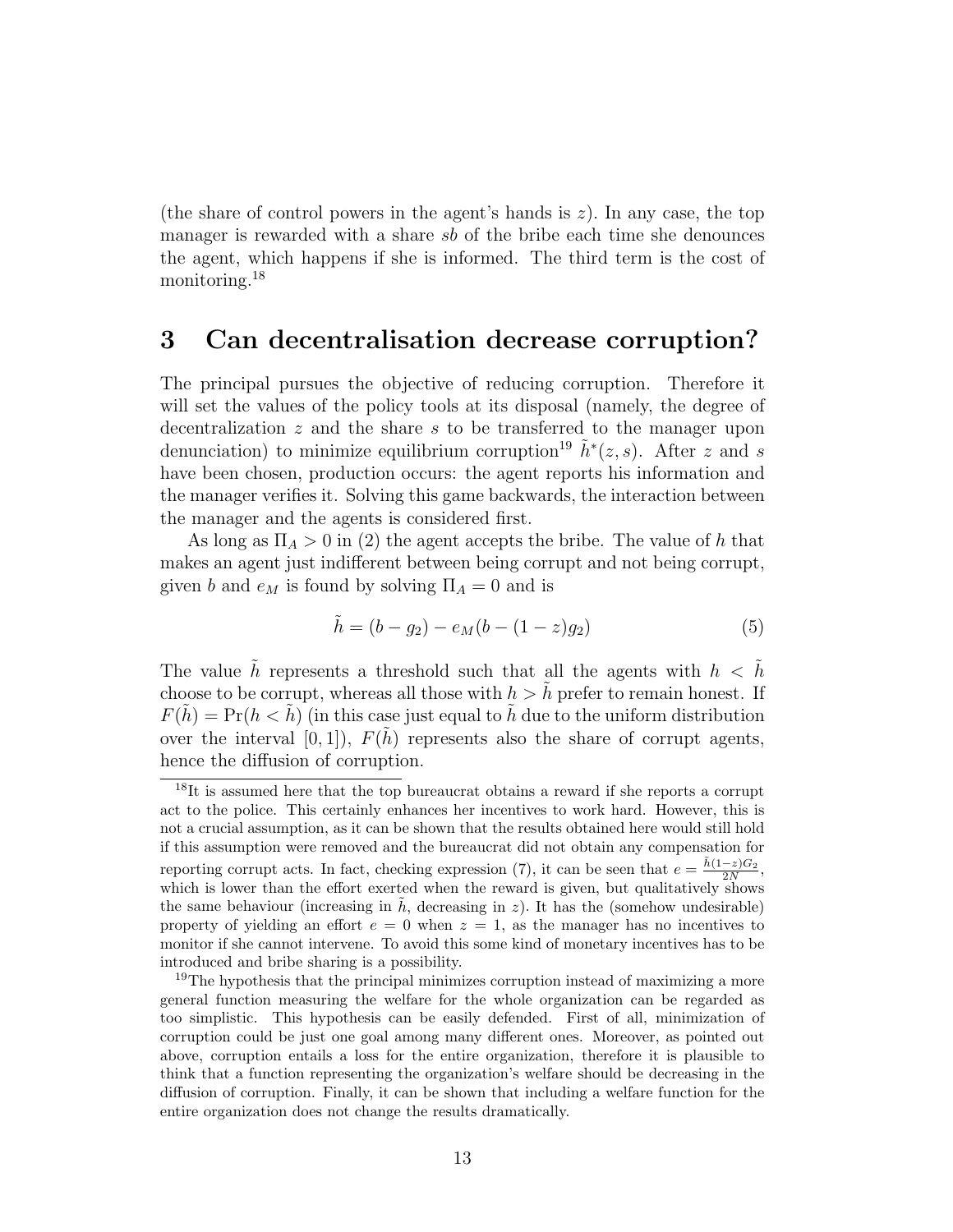From  $(5)$ , in order for  $\tilde{h}$  to be positive, it has to be that

$$
e < \tilde{e}_B = \frac{b - g_2}{b - g_2(1 - z)} < 1 \tag{6}
$$

Notice that  $0 < \tilde{e}_B < 1$ , if  $b > g_2$  and given that  $z < 1$ . Then, if the loss to the agent is larger than the bribe, collusion is not possible. Conversely, if b is large, a relevant value  $\tilde{e}_B$  always exists. We therefore introduce the following assumption.

#### Assumption 2  $b > g_2$ .

Direct observation of (5) reveals two important properties of this model.

**Lemma 1.** Given  $e_M$ ,  $\tilde{h}$  is decreasing in z.

*Proof.* From differentiation of expression (5), taking  $e_M$  as given.

 $\Box$ 

Conversely, it can be said that a decrease in the agent's formal authority (a decrease in z) increases corruption.

**Lemma 2.** As  $e_M$  increases,  $\tilde{h}$  decreases, reducing corruption.

*Proof.* By Assumption 2  $b - g_2 > 0$ , then  $b - (1 - z)g_2 > 0$ , as  $1 - z < 1$ . Then an increase in  $e_M$  always reduces h. Since the corrupt agents are those with  $h < \tilde{h}$ , this induces less agents to be corrupt. Moreover, if  $H(\tilde{h})$  is the  $Pr(h \leq \tilde{h})$  (in this case just equal to  $\tilde{h}$  due to the uniform distribution over the interval  $[0, 1]$  and the share of corrupt agent in the hierarchy, a decrease in the agent's real authority decreases corruption.  $\Box$ 

Given z and s, from (4), the first order condition is<sup>20</sup>

$$
e_M = \frac{\tilde{h}}{1 + \tilde{h}} \left[ sb + (1 - z)G_2 \right] \tag{7}
$$

that reveals that  $e_M$  is increasing in  $\tilde{h}$ , the diffusion of corruption in the society. Moreover,  $e_M$  is increasing in the share of recommended projects  $\frac{1+\tilde{h}}{2}$ . This represents an overload effect. As the number of supervised projects increases (thus increasing the manager's span of control) the costs of monitoring them becomes higher and the manager's effort diminishes.

<sup>&</sup>lt;sup>20</sup>It can be checked directly from  $(4)$  that the second order condition for a maximum is satisfied.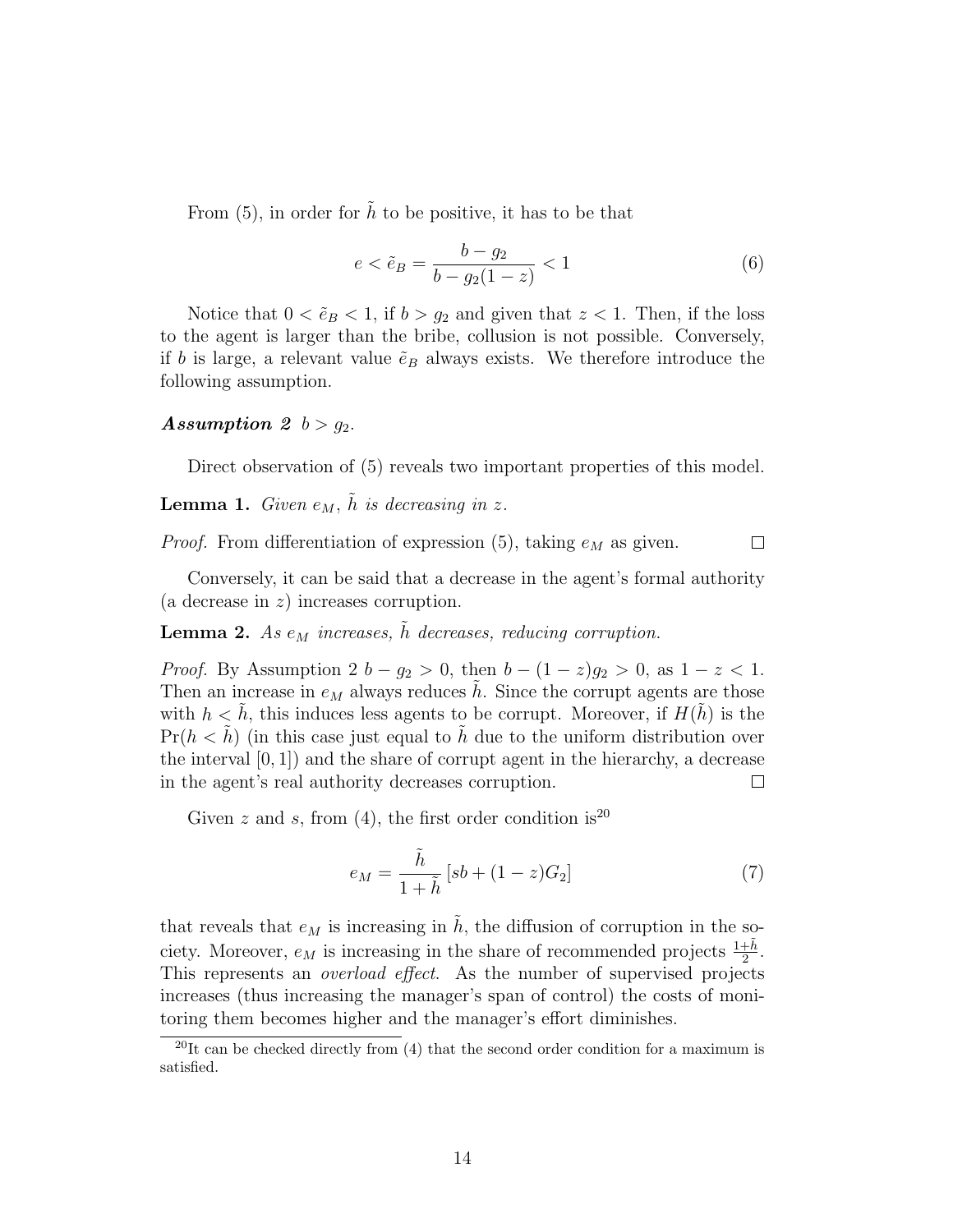**Lemma 3.** (i) The manager's reaction function  $e(\tilde{h})$  is overall increasing and strictly concave. (ii) corruption as a function of  $e$ ,  $h(e)$ , is discontinuous at  $e = \tilde{e}_B$ . It decreases linearly in  $e_M$  for  $e_M \in [0, \tilde{e}_M)$  and then reaches 0 for  $e_M \in (\tilde{e}_M, 1].$ 

*Proof.* Part  $(i)$  proved by differentiation of  $(7)$ . Part  $(ii)$  follows from  $(5)$ . When  $e_M < \tilde{e}_M$ , then  $\frac{\partial \tilde{h}}{\partial e_M} < 0$  by Lemma 2 and  $\frac{\partial^2 \tilde{h}}{\partial e_M^2}$  $\frac{\partial^2 h}{\partial e_M^2} = 2(1-z)v > 0.$  At  $e_M = \tilde{e}_M$ ,  $\tilde{h}(\tilde{e}_M) = 0$  and when  $e_M > \tilde{e}_M$  then  $\tilde{h} < 0$ , so that, by definition of  $h, h = 0$ .  $\Box$ 

The schedules  $e_M(h)$  and  $h(e_M)$  are represented in Figure 2 below, where h is measured on the vertical axis and  $\phi(e_M) = e_M^{-1}(\tilde{h})$ . The existence of a value  $\tilde{e}_M$  for  $e_M$  such that for  $e_M > \tilde{e}_M$  there is no corruption means that there exist levels of monitoring effort in the admissible range such that corruption is inhibited. However, as it is also possible to infer from Figure 2, such levels of monitoring never occur in equilibrium. The following proposition formalises this result.

**Proposition 1.** If  $b - g_2 > 0$ , there exists a unique equilibrium  $(e_M^*, \tilde{h}^*)$ , with  $e_M^* \in [0, \tilde{e}_M)$  and  $\tilde{h}^* \in [0, \min\{b - g_2, 1\}]$ .

*Proof.* Given that  $b > g_2$  by Assumption 2, if  $e_M = 0$ ,  $\tilde{h}(0) = \min \{b - g_2, 1\}$ . By Lemma 3,  $h(e_M)$  is decreasing and convex for  $e_M \in [0, \tilde{e}_M)$ , at  $\tilde{e}_M$  the schedule  $h(e_M)$  reaches 0. Conversely, the inverse of the manager's reaction function,  $\tilde{h}_M^{-1}(e_M)$  is always increasing and convex in  $e_M$ . Therefore, the two schedules will cross at a point  $(e_M^*, \tilde{h}_M^*)$ , with  $e_M^* \in [0, \tilde{e}_M)$  and  $\tilde{h}^* \in$  $[0, \min\{b - g_2, 1\}].$ 

Proposition 1 implies that if the bribe is high enough (or, conversely, if the loss due to a bad project is not too large), at the equilibrium detection is not enough to deter collusion, which then is always positive. Given the size of the losses  $g_2$  and  $G_2$ , the bribe b and the degree of decentralization z, this equilibrium is unique.

### 4 Policies to reduce corruption

At the stage before, the principal has to choose z and s,  $0 \leq s, z \leq 1$  to minimize equilibrium corruption  $\tilde{h}^*(z, s)$ .

The following result is immediate to check.

**Lemma 4.** In equilibrium, for any  $z$ ,  $\tilde{h}^*(z, s)$  is always decreasing in s.

Proof. See Appendix.

 $\Box$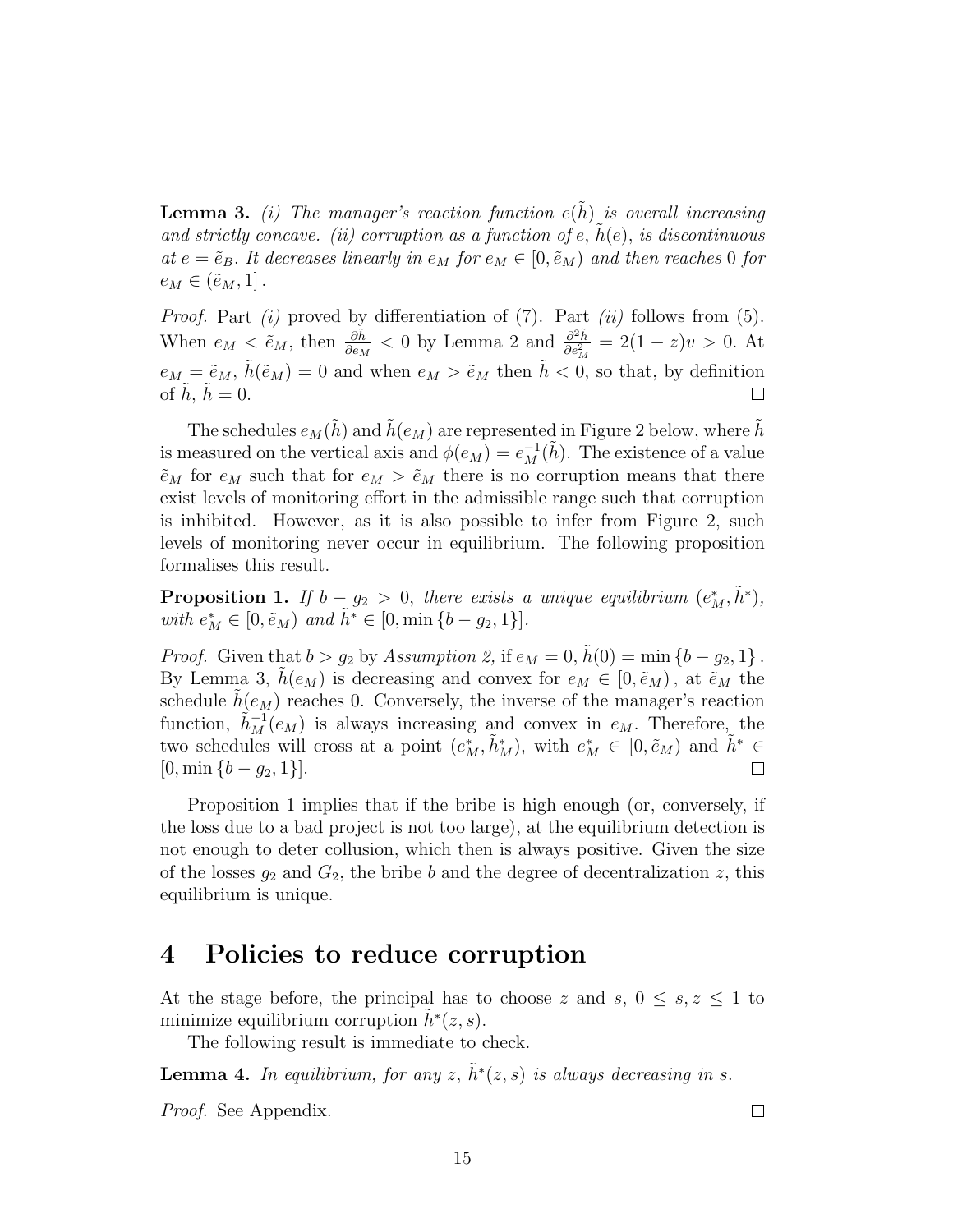From the mere point of view of reducing corruption then, setting  $s^* = 1$ is optimal, even if, in a more general setting, the principal could prefer to reinvest a share of the proceeds from fighting corruption in, say, improving police equipment or hiring external auditors and detectives.<sup>21</sup>

**Proposition 2.** (i) Decentralisation always decreases the manager's effort in equilibrium. (ii) If  $\frac{d\tilde{h}^*}{dz} < 0$  then  $\frac{\partial \tilde{h}^*}{\partial z} > \frac{\partial \tilde{h}^*}{\partial e_M}$  $\partial e_M$  $\frac{\partial e_M^*}{\partial z}$  .

Proof. See Appendix.

According to Proposition 2, decentralisation always decreases the manager's effort in equilibrium. If this reduction in monitoring (hence in the probability of punishment) is large enough, the agent's accountability is lower and a more decentralized structure is also more corrupt. However, Lemma 2 shows that the direct impact of a reduction in  $z$  on h goes in the direction of reducing corruption. This is because the opportunity cost of recommending a bad project increases with monopoly power. If this second effect offsets the lower accountability, the power to decide discourages corruption.

In this section, subordinates are provided incentives by means of delegation of decisional power. It could also happen that the principal imposes a fine to the parties when they are caught being corrupt.<sup>22</sup> Monetary incentives and penalties will be discussed more thoroughly in the next section.

Finally, work overload (namely, the increase in N, the number of agents monitored by the central office), reducing  $e_M$ , favors the diffusion of corruption in equilibrium. Increasing the central office's work overload always worsens the problem of corruption.

### 5 Corruption and monetary incentives

In this section, it will be shown that the model presented above is robust to the introduction of monetary incentive schemes and, specifically, that decentralization and monetary penalties have the same impact on corruption, being substitute policies.

16

 $\Box$ 

<sup>&</sup>lt;sup>21</sup>It can be shown that, from a quantitative point of view, a more general specification would entail a different value  $0 < \psi^* < 1$  and a different z. Qualitatively, the conclusions presented in this section would be confirmed.

 $2<sup>22</sup>$ The penalty is imposed only to the extent that a party has formal authority or, in the case of the central office, that she failed in collecting the evidence about the suggested project.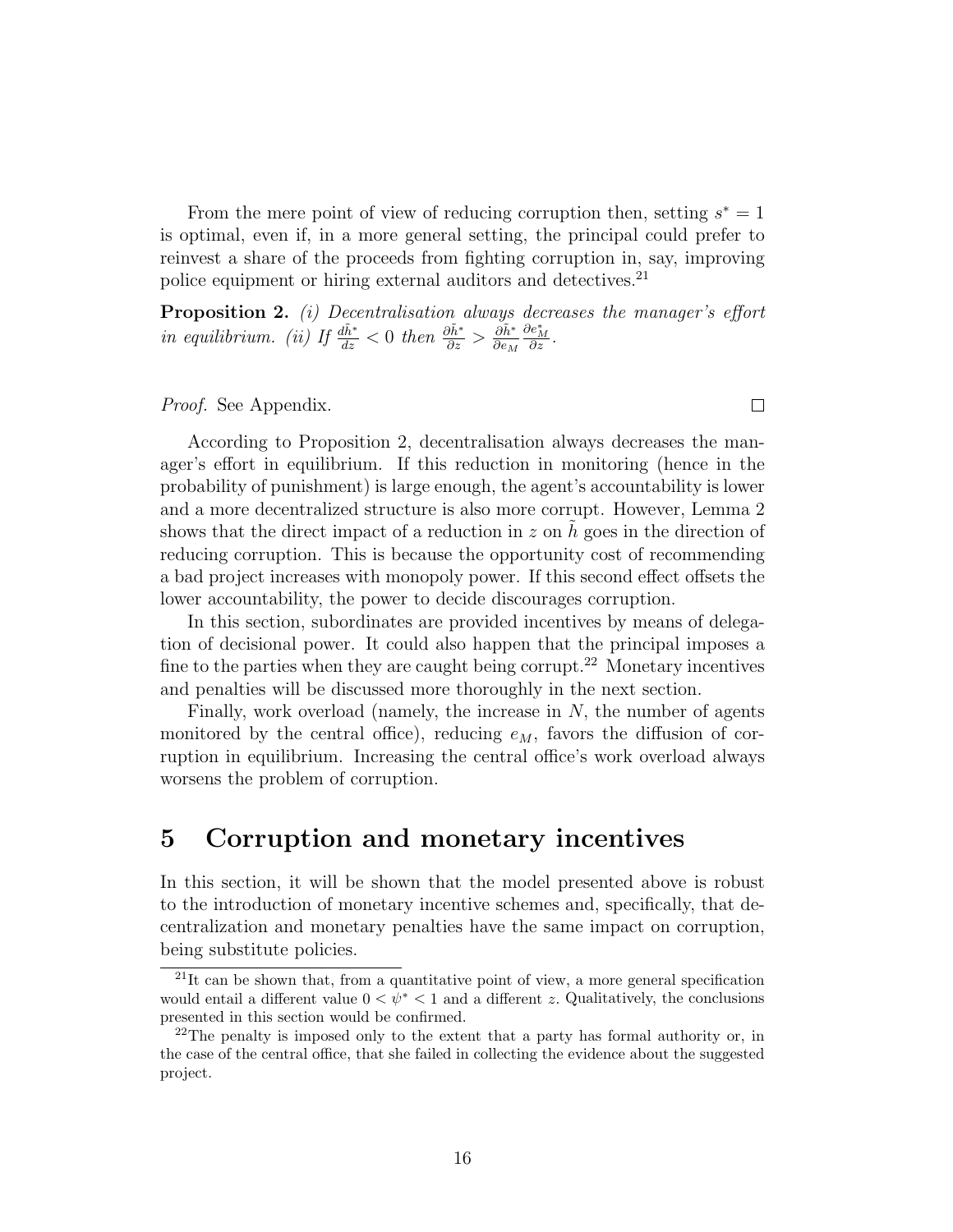The principal, when an agent is found out being corrupt and denounced by the central office, imposes a penalty on him. For a penalty equal to Π, the agent's expected payoff from corruption is

$$
M_A(P) = (1 - e_M)(b - g_2) - e_M(zg_2 + P) - h \tag{8}
$$

In order to discourage corruption, the principal should impose a penalty  $P \ge P^0$  such that  $M_A(P) \le 0$ . Given that the government does not observe h, which is private information for the agent,  $P^0$  solves

$$
(1 - e_M)(b - g_2) - e_M(zg_2 + P^0) = 0
$$
\n(9)

It can be verified from (9) that the minimum penalty to discourage corruption,  $P^0$  can be decreased when the degree of decentralization, z is higher. This implies that decentralization and monetary penalties<sup>23</sup> are substitutes in fighting corruption:  $z$  and  $P$  are working in the same direction.

The existence of constitutional rules or laws may impose an upper bound to the maximum penalty applicable. For instance, a penalty may not be allowed to be higher than  $\overline{P}$ , where  $\overline{P}$  <  $P^0$ . In that case, punishment alone cannot minimize corruption and setting an appropriate organizational structure may help.

Another way of designing a penalty scheme could be that of considering  $g_2$  and  $G_2$  as fines imposed by the principal on the manager and on the agent when a bad project is implemented, fines that are proportional to the amount of formal authority held by each of them. Hence  $g_2 = g_2(z)$  and  $G_2 = G_2(1-z)$  and  $g'(z)$ ,  $G'(1-z) > 0.24$ 

In such case, the agent's benefit from corruption would be given again by  $(8)$ , with the difference that, now, the loss  $g_2$  depends on z.

Again, as in equilibrium there is no corruption,  $e_M = \underline{e}_M$  and penalties and decentralization are substitutes. Decentralization helps in overcoming incentive problems due to the presence of limited liability constraints.<sup>25</sup>

<sup>&</sup>lt;sup>23</sup>It has been chosen here to interpret  $P$  as a monetary fine imposed on the agent. However, P may represent any form of punishment that causes a loss for the agent, like being sent to jail.

<sup>&</sup>lt;sup>24</sup>A simple functional form that embodies this idea could be linear, where  $g_2(z) = zxL$ and  $G_2(1-z) = (1-z)xL$ , where L is the loss the entire organization suffers as a consequence of a bad project and  $x$  is the share of such loss that the principal demands the responsible to refund.

 $^{25}$ A similar result can be found in Felli (1996), who, however, gives to the term "delegation" a very specific meaning. According to Felli, delegation is the transfer of (part) of the rights to be residual claimant from the principal to a subordinate layer. Felli then shows that, in a three-level hierarchy, (partial) delegation to the intermediate layer eases the incentive problems of both the subordinate layers, given that the intermediate layer is risk neutral.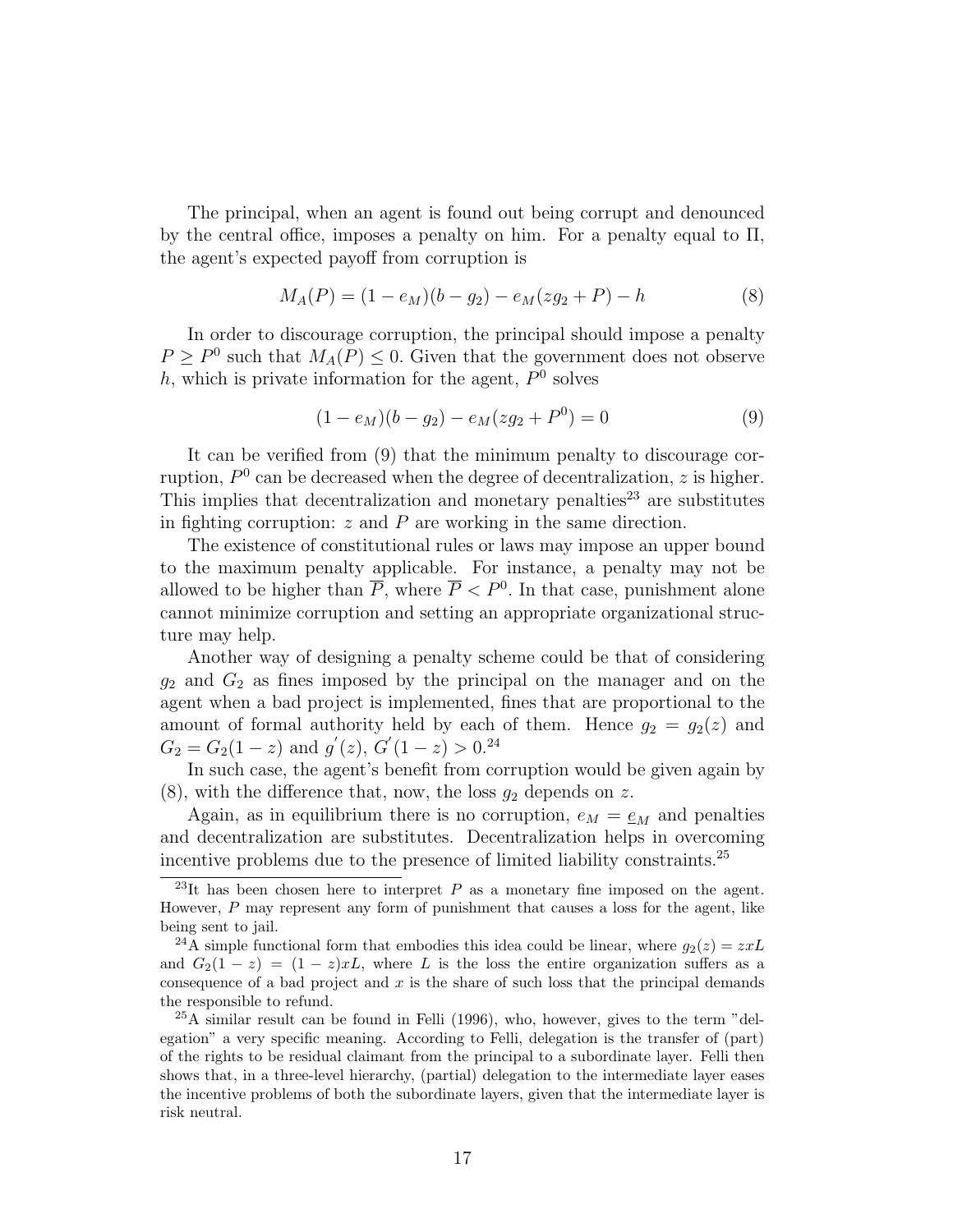The results in this section can be reinterpreted in the light of the economic theory of the optimal enforcement of law (recently surveyed by Polinsky and Shavell, 1998). One of the main results of that theory is contained in Polinsky and Shavell (1979). They show that, when potential offenders are risk averse and the costs of catching them are high, there is a trade off between the probability of being caught (detection) and the magnitude of the punishment imposed. A very high punishment when detection is imperfect may have the perverse effect of increasing moral hazard in offenders. In our model, Polinsky and Shavell's trade off can be reinterpreted as follows. The amount of the penalty is directly proportional to the loss suffered when a bad project is chosen, whereas detection decreases with decentralization. Therefore, increasing decentralization increases the expected penalty (loss), at the same time lowering detection.

### 6 A corrupt manager

If the manager finds out that a project is bad and that the agent who recommended it is corrupt, she demands a side payment in order not to denounce him and, when she has formal authority, not to stop the project. If the payment is made, the project is completed and the agent retains his job. If the manager holds all the bargaining power, she will ask for the entire bribe paid to the agent,  $b^{26}$ . The agent prefers if the manager is corruptible. His bribe is confiscated and he always suffers the loss from a bad project but he does not lose his job.<sup>27</sup>

The timing of the game is modified as follows

- 1. the manager chooses z and s
- 2. the agent is matched with a client
- 3. if bad, the client offers a bribe
- 4. the agent decides whether to accept and then reports to the manager the information he has, and, when he has formal authority, the decisions he has taken
- 5. the manager screens the information from all agents

 $^{26}$ It can be checked that different distributions of the bargaining power would not change the results.

<sup>&</sup>lt;sup>27</sup>In the incorruptible manager case, the agent bears  $g_2$  only when he has formal authority, because in centralised decisional settings the manager would stop a bad project.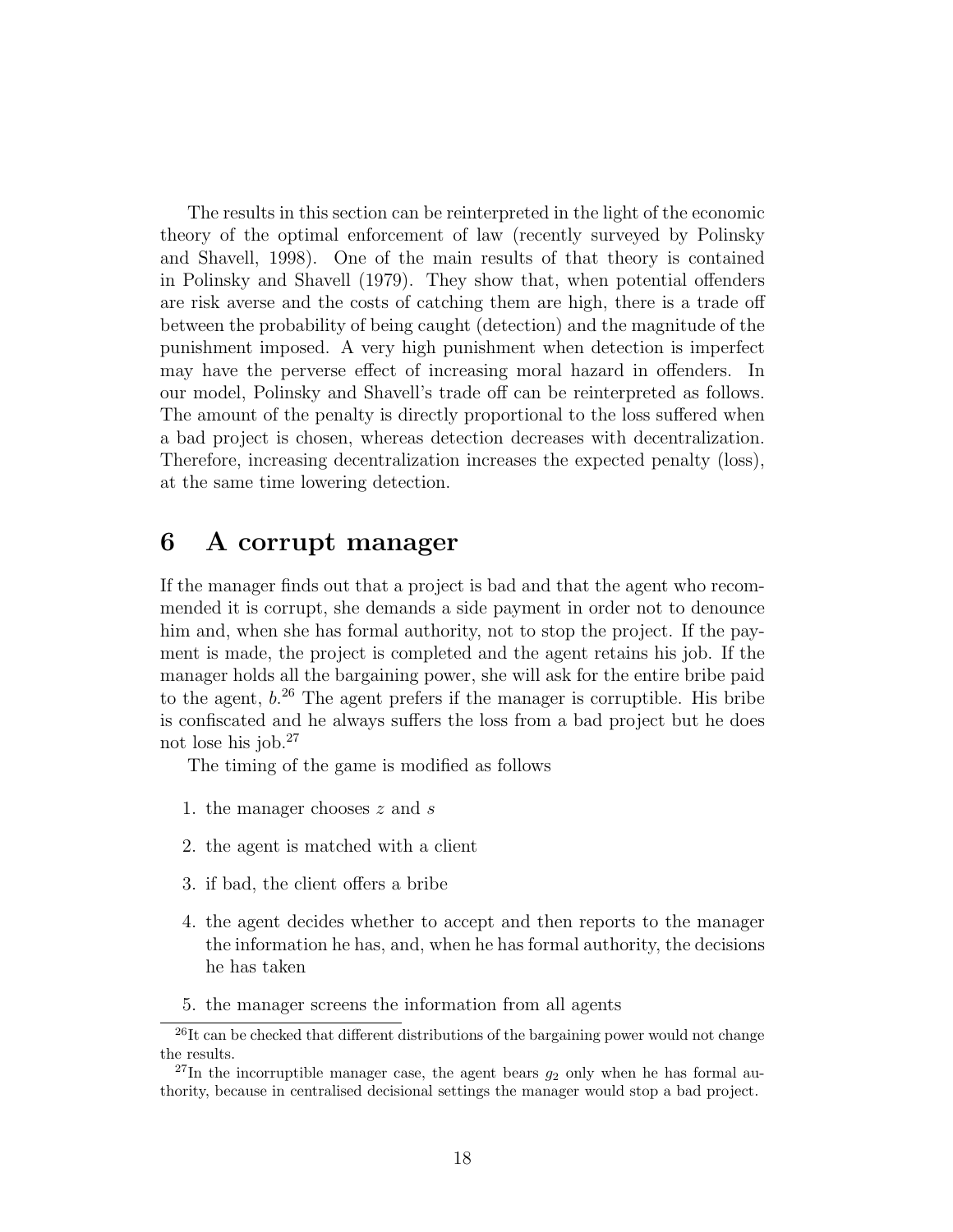- 6. if corruption is detected, the manager is paid the entire agent's bribe b, which, if accepted, guarantees project implementation<sup>28</sup>
- 7. selected projects are implemented.

Clearly, the manager is corrupt if the bribe is high enough to compensate her against all losses. Then the bribe b must satisfy the following assumption<sup>29</sup>

#### Assumption 1  $b > G_2$ .

The manager's payoff is

$$
U_M^{CM} = N \frac{1 + \tilde{h}}{2} \left[ \frac{G_1}{1 + \tilde{h}} + \frac{\tilde{h}}{1 + \tilde{h}} \left( e_M b - G_2 \right) - \frac{e_M^2}{2} \right]
$$
(10)

where the header  $CM$  stands for "corrupt manager". The number of recommended projects<sup>30</sup> is  $N\frac{1+\tilde{h}}{2}$  $\frac{1+h}{2}$ . Given that they are recommended, there is a conditional probability equal to  $\frac{1}{1+h}$  that each of them is good and a conditional probability  $\frac{\tilde{h}}{1+\tilde{h}}$  that each is bad. In this latter case, an informed manager gets the entire bribe  $b$  (and not only a share  $s$  of it), but also the  $\log G_2$ .

Differentiating (10), the first order condition for  $e_M$  yields

$$
e_M^{CM} = \frac{\tilde{h}}{1 + \tilde{h}} b \tag{11}
$$

which is increasing in  $\tilde{h}$  and b. More interestingly, (11) is invariant with respect to  $z$ , as, no matter who is in control, a bad project, when recommended, always finds its way towards implementation and the loss  $G_2$  is always born.

<sup>&</sup>lt;sup>28</sup>Notice that here we consider only  $ex\text{-}post$  corruption, namely corruption takes place only after the manager monitored, once the agent has been discovered. There is also the possibility of ex-ante corruption, that is corruption before monitoring takes place. However, since trying to corrupt the manager would reveal the project's nature, the results and the size of the transfer would remain the same.

<sup>29</sup>It is assumed here that the manager "has always her own price", in the sense that any moral restraints or prestige considerations can be put aside in front of a generous enough offer. In the model economy here represented, this is not a crucial assumption. This is equivalent to assuming that the manager's private cost of corruption is constant and normalised to zero.

<sup>&</sup>lt;sup>30</sup>A share  $\frac{1+\tilde{h}}{2}$  of the N available projects is recommended. All good projects are chosen  $(\frac{N}{2})$ , plus all the bad ones matched with a corrupt agent  $(\frac{N\tilde{h}}{2})$ .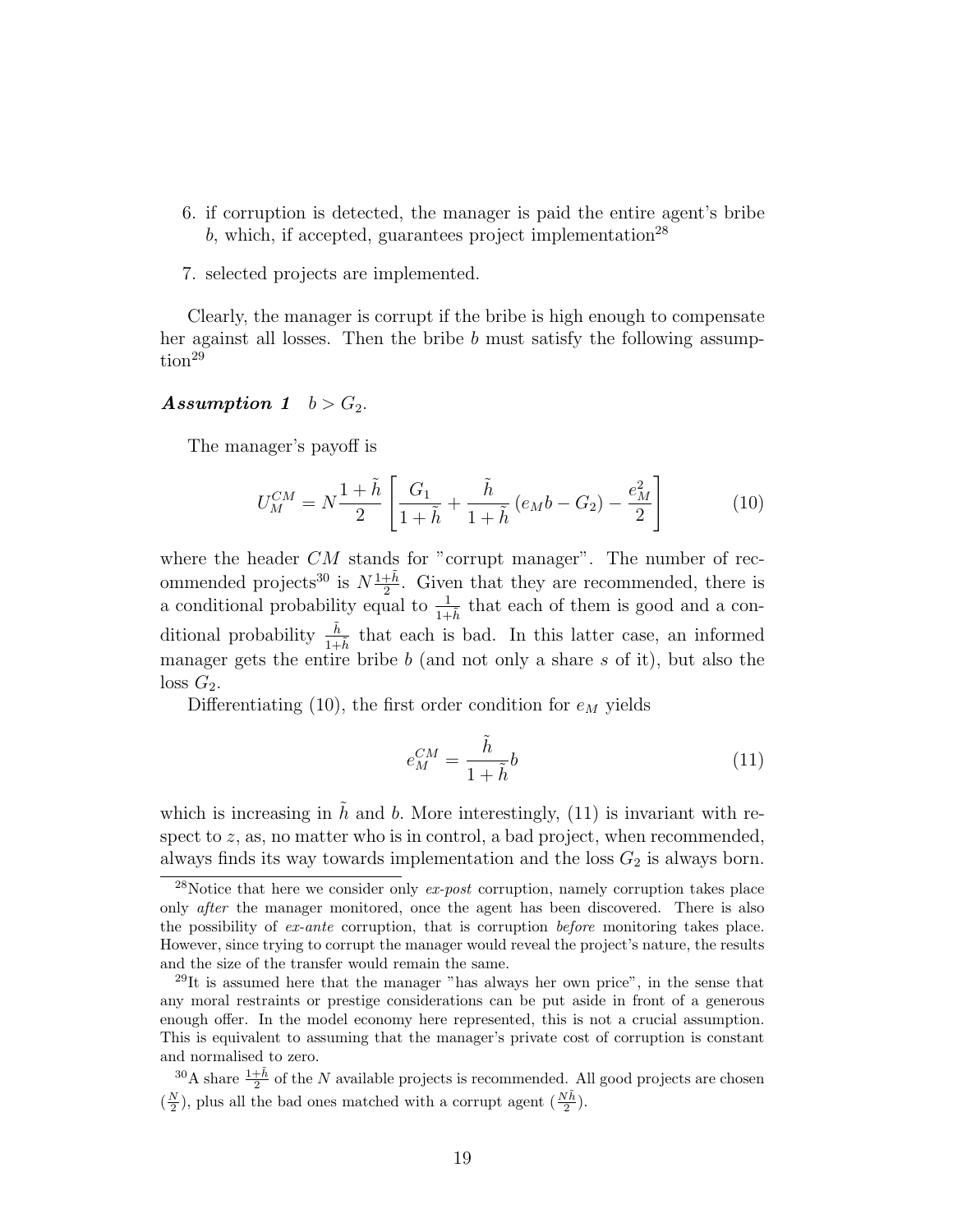The agent's gain from corruption is

$$
\Pi_A^{CM} = b(1 - e_M^{CM}) - g_2 - h \tag{12}
$$

so that the threshold level  $\tilde{h}$  is

$$
\tilde{h}^{CM} = b(1 - e_M^{CM}) - g_2 \tag{13}
$$

The agent accepts (hence  $\tilde{h}^{CM} > 0$ ), iff

$$
b(1 - e_M^{CM}) > g_2 \tag{14}
$$

The agent's gain from corruption is decreasing in the manager's monitoring effort: the detection effect still holds. However, as equation (13) reveals, now decentralisation has no direct effect on  $\tilde{h}$ , since  $\tilde{h}^{CM}$  does not depend on z. The loss from a bad project is born in any case, because now the corrupt superior does not try to stop it. However, the full payment now is  $b + b_M$ .

If the manager is corrupt, decentralization tends to increase corruption. However, the minimum payment clients have to make to be sure their project is chosen is now larger. Therefore, only clients with high willingness to pay will be able to pay.<sup>31</sup> With respect to a situation with honest manager, the extent of corruption can thus be lower if  $b_M$  is very large.

### 7 When decentralization increases the bribe

In this section we generalize the model introduced above, assuming that a change in the allocation of power also changes the amount the client is ready to pay. Usually, the bribe a client is willing to make is larger the higher the discretion of the agent he faces, for greater is the likelihood that he obtains what he is paying for. It is still assumed that the manager cannot be corrupted, so that corruption is ruled out.

Again, the manager and the agents are risk neutral. The bottom layer of the hierarchy consists of  $N \geq 2$  agents.

Agents receive a private benefit  $g_1$  from a good project and a loss  $g_2$  from a bad one.

Each agent has a private-information cost  $h$  of being corrupted, cost distributed uniformly in the population of agents over the interval [0, 1] .

We summarise the model briefly, to stress the differences introduced in this new setting.

<sup>31</sup>A similar result can be found also in Banerjee (1997) and Carrillo (1995). Corruption can be socially detrimental as it allocates resources to and promotes individuals with the highest ability to pay, who are not necessarily the ones who deserve it.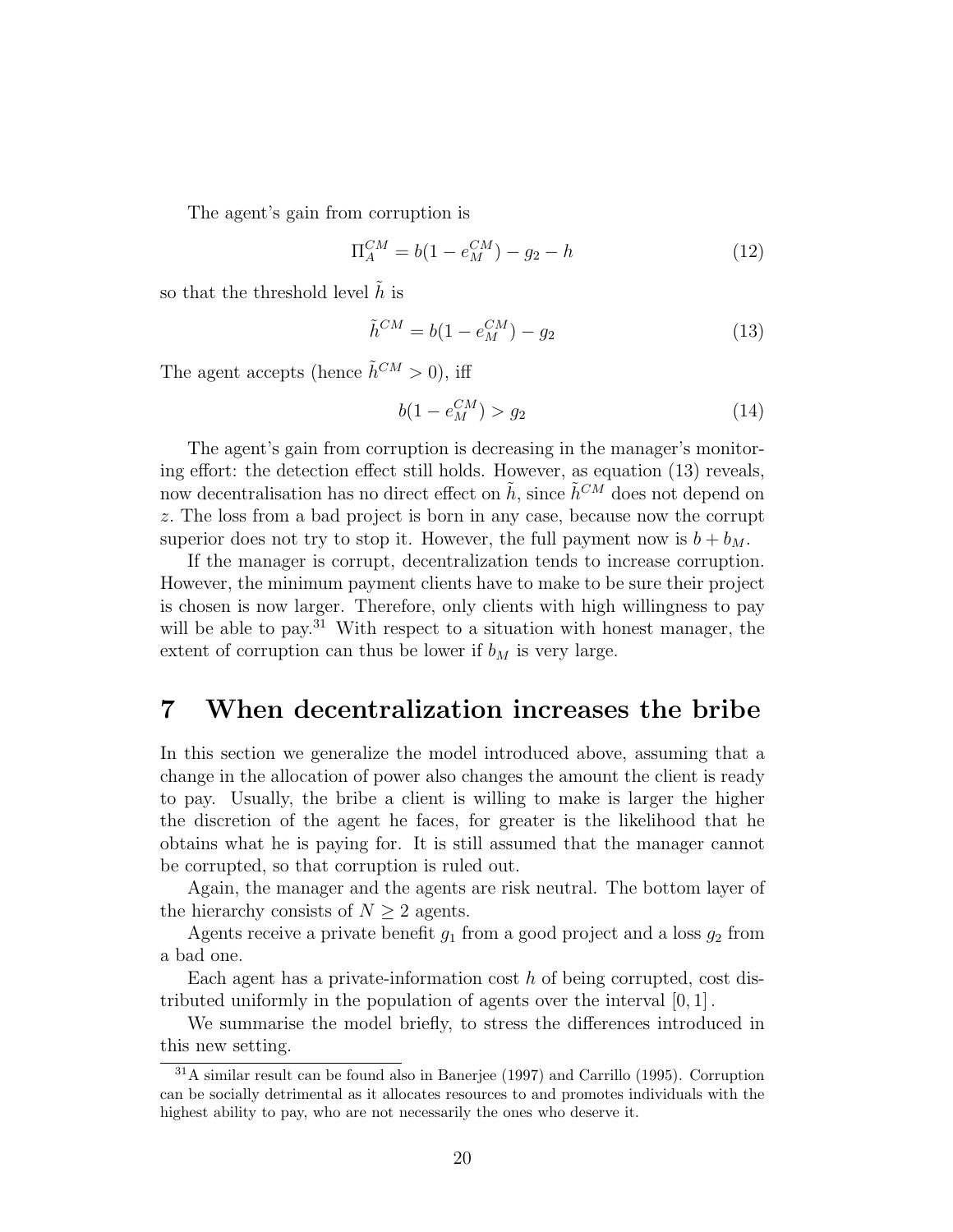No corruption (first best) If all agents are honest, only good projects are implemented. In this case the results in Section 2.5 still hold. Given that (1) is everywhere decreasing in effort, the manager exerts only minimum effort  $\underline{e}_M \geq 0$ .

Corruption When corruption is possible, both good and bad projects are suggested, bad ones provided that the clients who propose them offer the agents a bribe b sufficiently high. The bribe is paid to the agent to report the wrong information. Corruption then means that a bad project is presented as a good one to the superior.

When the manager has formal authority, if she finds a bad project, she can stop its implementation, which is a typical case of the exercise of veto power. On the basis of the same information, the manager can take the agent to court. The bribe is confiscated (a share  $s \leq 1$  given to the manager as a reward for cooperation) and the agent is fired. If the agent is corrupt, the probability of being caught depends on the central office's effort and is equal to  $e_M$ . If the manager is not informed and Assumption 1 is satisfied, she accepts the agent's recommedation. Below, only cases where Assumption 1 holds will be considered.

When the agents have formal authority a bad project cannot be stopped (by the same definition of formal authority). However, if the manager has evidence that the project is bad , an agent can be convicted and the bribe confiscated. The manager will get a share sb as a compensation.

A client with a bad project attributes a value  $v$  to its implementation. His willingness to pay for corrupt services is therefore strictly linked to the probability of having his project chosen. This probability is increasing in the degree of decentralization z and decreasing in the manager's effort  $e_M$ . If the agent has formal authority (which happens with probability  $z$ ), the client is sure to obtain implementation. If the manager has formal authority (case with probability  $1-z$ , the client has his project chosen only if the manager is not informed, which, given her effort  $e_M$  happens with probability  $1 - e_M$ . Therefore, the client's willingness to pay is

$$
b = [1 - e_M (1 - z)] v \tag{15}
$$

The value  $v$  is common knowledge and agents have all the bargaining power and can behave as perfectly discriminating monopolists, seizing the entire client's willingness to pay (15).

The agent's gain from being corrupt is given again by (2)

$$
\Pi_A = (1 - e_M)(b - g_2) - e_M z g_2 - h
$$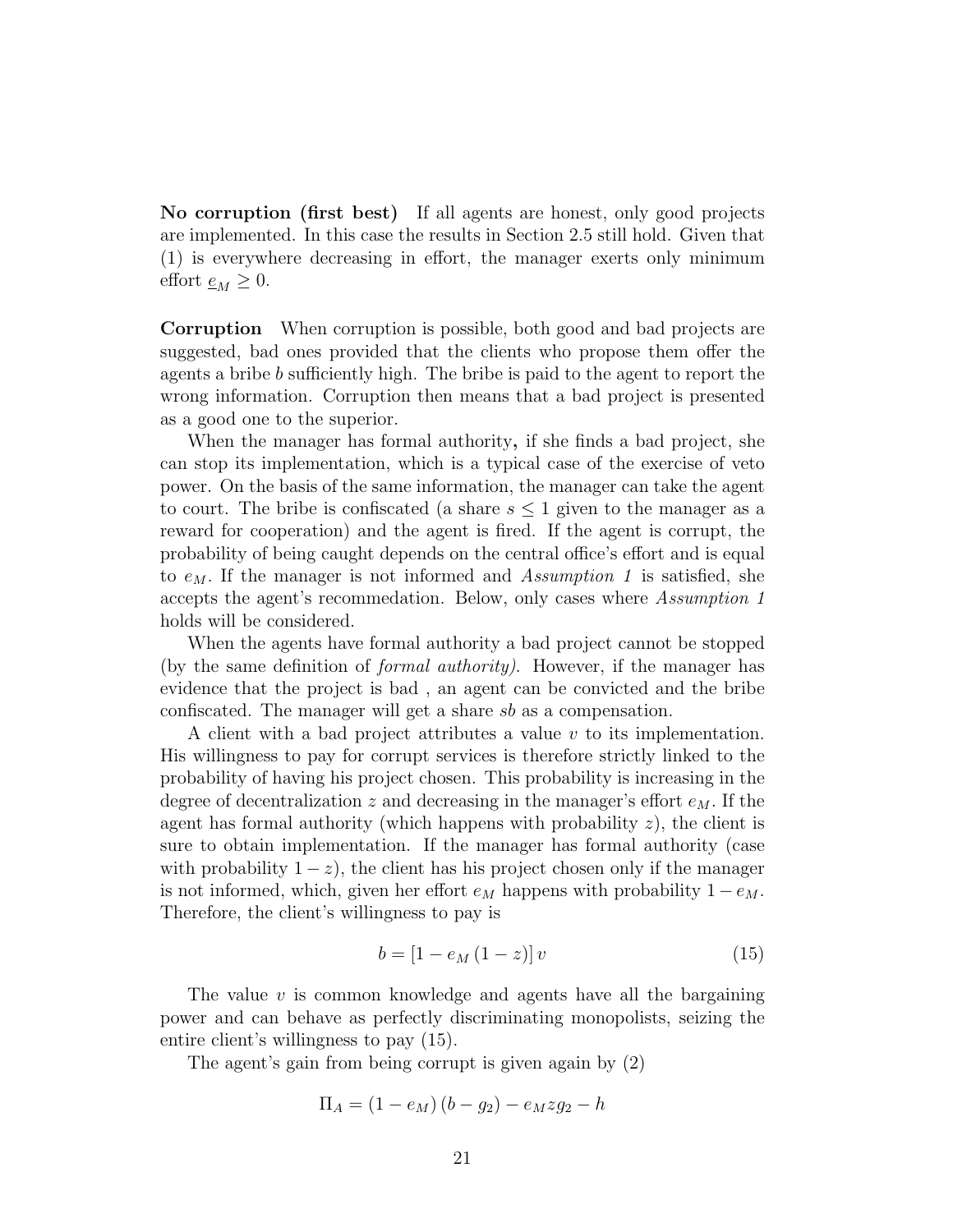Substituting  $b(z)$  from (15) in the expression above and rearranging terms, the agent's gain from corruption becomes

$$
\Pi_A = [1 - e_M(1 - z)][(1 - e_M)v - g_2] - h \tag{16}
$$

As long as  $\Pi_A > 0$ , the agent accepts the bribe. From (16), the value of h that makes an agent just indifferent between being corrupt and not being corrupt, given b and  $e_M$  is

$$
\tilde{h} = [1 - e_M(1 - z)][(1 - e_M)v - g_2]
$$
\n(17)

All agents with  $h < \tilde{h}$  choose to be corrupt, whereas all those with  $h > \tilde{h}$ prefer to remain honest.

In order for h to be positive in equilibrium, given that  $1 - e_M(1 - z) > 0$ , the term  $[(1 - e_M)v - g_2]$  in (17) has to be positive too, *i.e.* 

$$
e_M < \tilde{e}'_M = \frac{v - g_2}{v} \tag{18}
$$

Notice that  $0 < \tilde{e}'_M < 1$  if  $v > g_2$ . Then, if the loss to the agent is larger than the client's value of the project, corruption is not possible. Conversely, if v is large, a relevant value  $\tilde{e}'_M$  always exists.

Direct observation of (17) leads to the following result.

**Lemma 5.** Given  $e_M$ ,  $\tilde{h}$  (hence the diffusion of corruption) is increasing in  $\boldsymbol{z}.$ 

*Proof.* Straightforward, from differentiation of  $(5)$  with respect to z, given that the inequality in (18) holds.  $\Box$ 

The Lemma above reverts the result in Lemma 1. This means that when the bribe increases with decentralization more agent's formal authority increases corruption.

The manager chooses her monitoring effort  $e_M$  after having observed the agent's report.

The manager's payoff, conditional on a good report is still given by expression (4)

$$
U_B = \frac{N}{2} \left( 1 + \tilde{h} \right) \left\{ \left( 1 - \frac{\tilde{h}}{2} \right) G_1 + \frac{\tilde{h}}{2} \left[ e_M s b - \left( 1 - e_M (1 - z) \right) G_2 \right] - \frac{e_M}{2} \right\}
$$

The manager is rewarded with a share sb of the bribe if she denounces the agent. We still assume that the manager is incorruptible. Therefore, any time she is informed and the project is bad she reports that corruption occurred.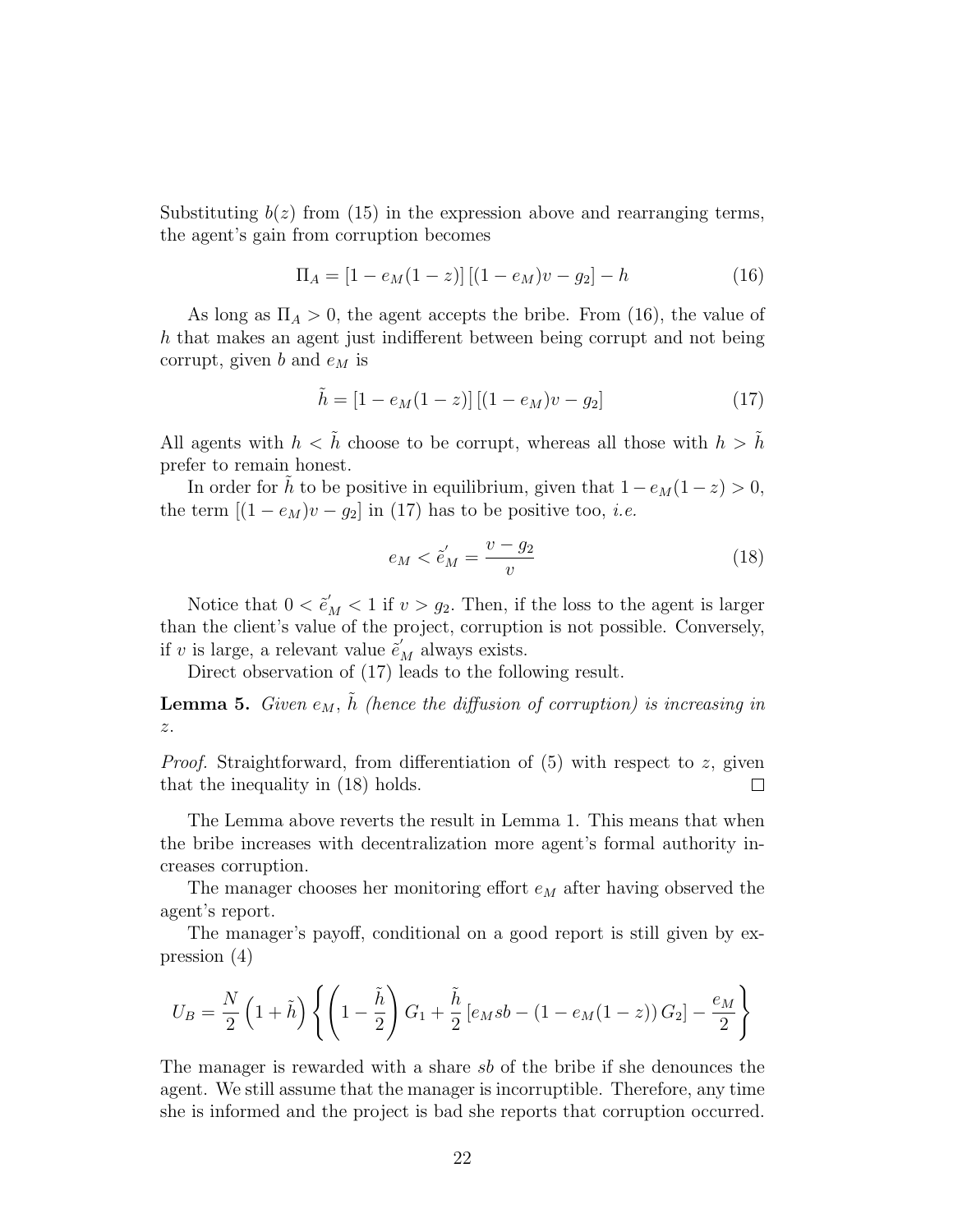Given z and s, set by the principal in the first stage of the game, the manager's first order condition is

$$
\frac{\tilde{h}\left(sb + (1-z)G_2\right)}{2} - e_M = 0
$$

Substituting the above expression for the expected bribe  $b$  from  $(15)$  and solving for  $e_M$ , we find the manager's reaction function to h that takes into account the changes in the expected bribe due to changes in monitoring effort

$$
e_M(\tilde{h}) = \frac{\tilde{h}\left(sv + (1-z)G_2\right)}{2 + sv\tilde{h}(1-z)}
$$
\n<sup>(19)</sup>

It is possible to show that the results in Lemma 3 and Proposition 1 still hold.

**Lemma 6.** (i) The manager's reaction function  $e_M(\tilde{h})$  is overall increasing and strictly concave. (ii) corruption as a function of  $e_M$ ,  $\tilde{h}(e_M)$ , is discontinuous at  $e_M = \tilde{e}_B$ . It is decreasing and convex for  $e_M \in [0, \tilde{e}_B)$  and then jumps to 0 for  $e_M \in (\tilde{e}_B, 1]$ .

Proof. See Appendix.

**Proposition 3.** If  $v - g_2 > 0$ , there exists a unique equilibrium  $(e_M, \tilde{h}^*)$ , with  $e_M \in [0, \tilde{e}_B)$  and  $\tilde{h}^* \in [0, \min\{v - g_2, 1\}].$ 

Proof. See Appendix.

The main issue we want to investigate in this section is how equilibrium corruption changes with decentralisation now that the bribe increases with z.

Lemma 5 has shown that, for given  $e_M$ , an increase in z increases corruption. We now check whether this result still holds in equilibrium, when  $e_M$ too changes.

Differentiating the manager's reaction function given by (19) with respect to z the following can be proved.

**Lemma 7.** Given  $\tilde{h}$ , the manager decreases her effort  $e_M$  when z increases if and only if  $\tilde{h} < \tilde{h}_G = \frac{2G_2}{s^2 v^2}$  $\frac{2G_2}{s^2v^2}$ .

*Proof.* Straightforward, by differentiation of (19) with respect to z.  $\Box$ 

 $\Box$ 

 $\Box$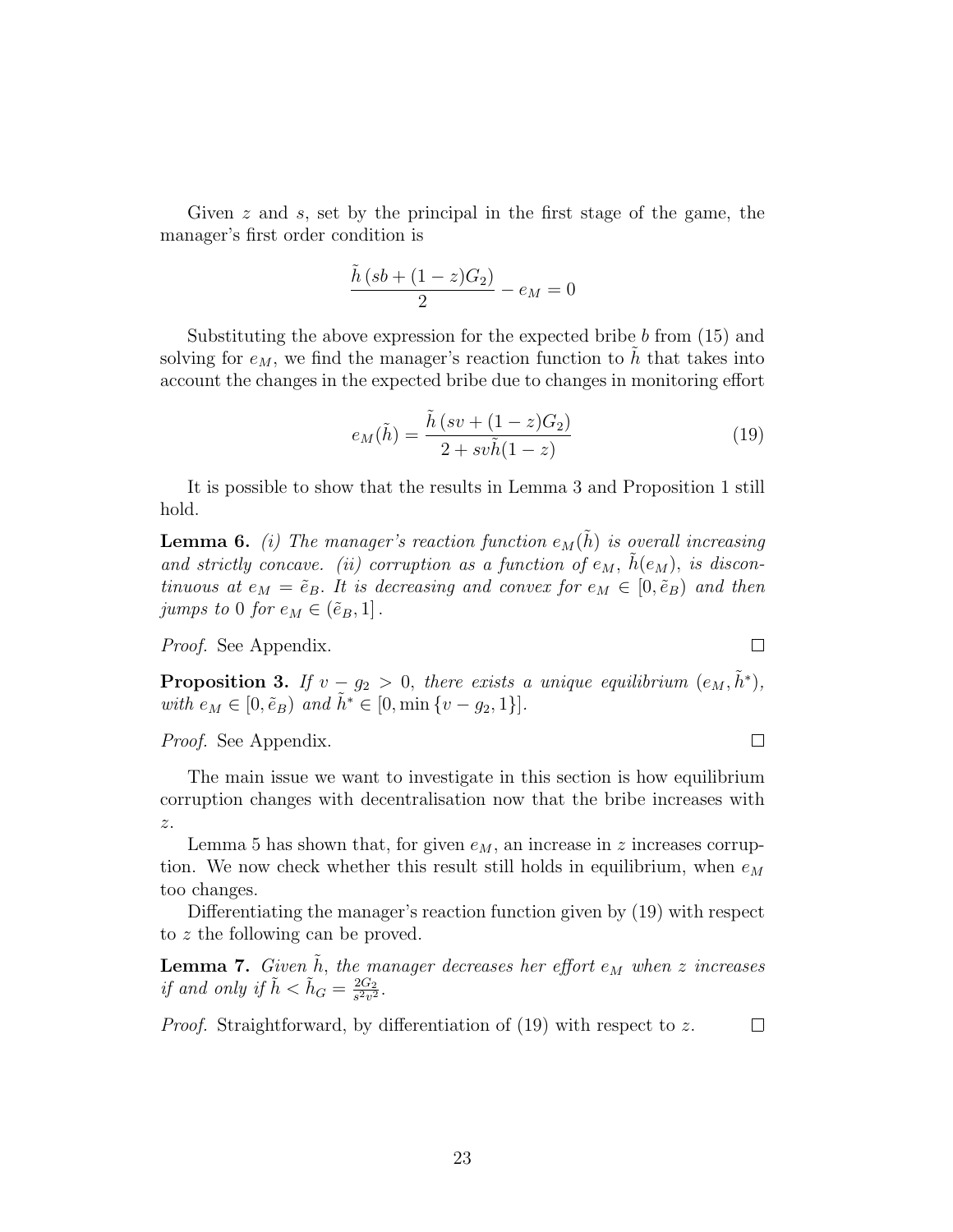Lemma 7 states that the manager exerts less effort following decentralization if corruption is low. More decentralization causes a loss in control to the manager, who now is less able to interfere with the agent's decisions, hence reduces her incentive to exert effort and bear the cost of it. This is more likely to happen when  $G_2$ , the loss the manager suffers from a bad project, is high relative to the share of the bribe she receives if she discovers and reports corruption, sv. Therefore, when  $G_2$  is high, the basic trade off dominates and decentralization decreases the manager's effort for any level of corruption, h.

Conversely, if  $\tilde{h} > \tilde{h}_G = \frac{2G_2}{s^2v^2}$  $\frac{2G_2}{s^2v^2}$ , following decentralization, the manager's reaction function moves downward, implying a higher effort  $e_M$  for any level of  $h$ . In this second case, what we could term bribe-confiscation effect dominates. This result is new and did not exist in the previous setting. It is due to the increase in the size of the bribe caused by decentralisation, that induce the manager to increase effort to receive a higher compensation. This result reverts Aghion and Tirole's (1997) basic trade off, according to which delegation discourages the superior's initiative, enhancing the subordinate's effort. If the bribe increases enough, the manager may put considerably more effort in monitoring, thus leading to a decrease in corruption following decentralisation . <sup>32</sup>

**Proposition 4.** (i) When  $\frac{\partial e_M}{\partial z} < 0$ , in equilibrium decentralization always increases corruption, whereas  $\frac{d_{EM}}{dz}$  is either positive (if the basic trade off dominates) or negative (if the bribe-confiscation effect is relatively stronger). (ii) When  $\frac{\partial e_M}{\partial z} > 0$ , in equilibrium the bribe-confiscation effect dominates and  $\frac{de_M}{dz} > 0$ . corruption can either increase or decrease with decentralization.

#### Proof. See Appendix.

If the bribe-confiscation effect is strong enough, the agent's expected decreases with decentralization and corruption is lower.

 $\Box$ 

This result is rather counterintuitive, as it would be more straightforward to figure out a situation where more decisional power to the people in direct contact with bribers implies both a higher expected bribe and more propensity to corruption. The key role here is played by the manager's incentives

<sup>&</sup>lt;sup>32</sup>To show that the sign of  $\frac{\partial e_B}{\partial z}$  depends on the relative size of the basic trade off vs the bribe confiscation effect, totally differentiate expression (7), that gives  $e_B$  for given  $\tilde{h}$  and *b*. Obtain  $\frac{de_B}{dz}$   $\left(2 - \tilde{h}s \frac{\partial b}{\partial e_B}\right)$  $\bigg) = \tilde{h}s\frac{\partial b}{\partial z} - 2G_2$ . The l.h.s. is positive, since  $\frac{\partial b}{\partial e_B} < 0$ . The r.h.s. has an ambiguous sign. If the bribe confiscation effect  $\tilde{h}s\frac{\partial b}{\partial z} > 0$  (recall  $\frac{\partial b}{\partial z} > 0$ ) is larger than the basic trade off effect  $G_2$ , then  $\frac{\partial e_B}{\partial z} > 0$  and vice-versa.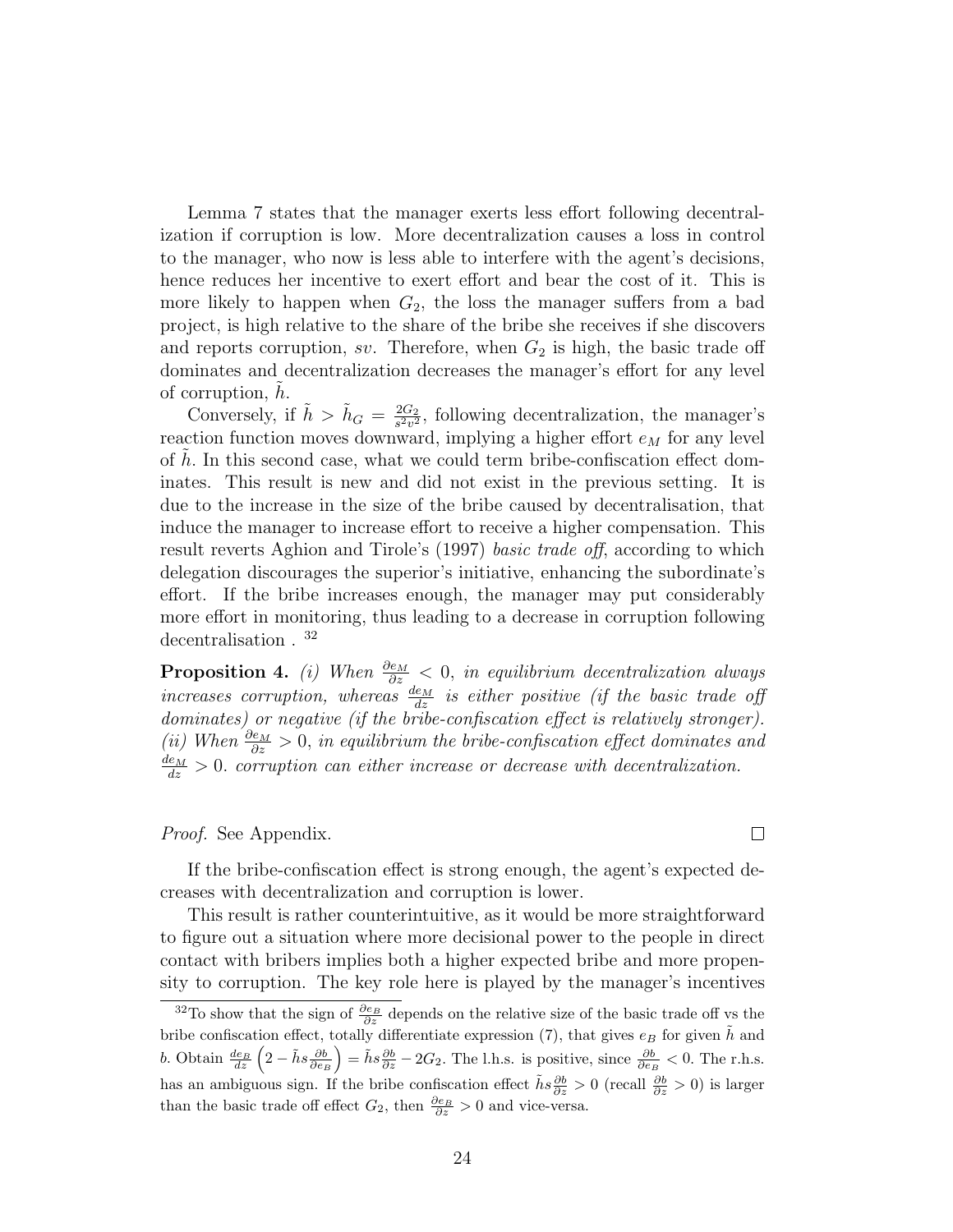to monitor. If her reward increases with the number and amount of reported bribes, decentralization can prove an effective device to fight corruption.

Notice that this conclusion still holds if the assumption that the manager is incorruptible is released. In such case, the manager is still able to seize a share of the bribe paid to the agent, but the amount of this share depends on her bargaining power *vis*  $\dot{a}$  *vis* the agent. In any case, for corruption to be possible it must be  $r > s$ , where r is the share the manager obtains in case she colludes.<sup>33</sup> Again decentralization, increasing the client's willigness to pay, triggers the bribe-confiscation effect and can curb corruption. This last effect is even stronger in the event of corruption (being  $r > s$ ), however the desirability of decentralization can be lower from a social point of view than in the no corruption case. In fact, resources are shared among the client, the agent and the manager and there is no share  $1 - s$ , however small, that is redistributed to society.

### 8 Conclusions

This paper has analyzed the effects of decentralization on the extent of corruption in a hierarchical organization, where decentralization here has been defined as the delegation of control power to lower layers in the hierarchy. The principal stipulates a grand-contract with all the subordinates in each layer deciding how much control power to delegate them (all individuals placed at the same level receive the same contract) and how to compensate them if they report acts of corruption committed by their direct subordinates.

When decentralization is high, the low levels of an organization have more discretion and are freer to supply illegal services, without having to worry too much about being overruled by superiors. However, this does not lead automatically to the conclusion that decentralization leads to more corruption. Decentralization causes a trade off between the superiors' incentives to monitor and the agent's willingness to bear the (increasing) costs from corruption. According to which aspect prevails in this trade off, more centralized and complex structures can be affected by corruption to a greater extent, independently of the old argument that more complex organizations suffer more from problems of corruption because of conditions of work overload. Superiors have to supervise a large number of agents, which certainly reduces the amount of time and resources that can be spent on monitoring each single agent.

 $33$ The share r must be strictly larger than s because it is plausible that, when the top bureaucrat is indifferent between colluding and being honest, she would rather be honest.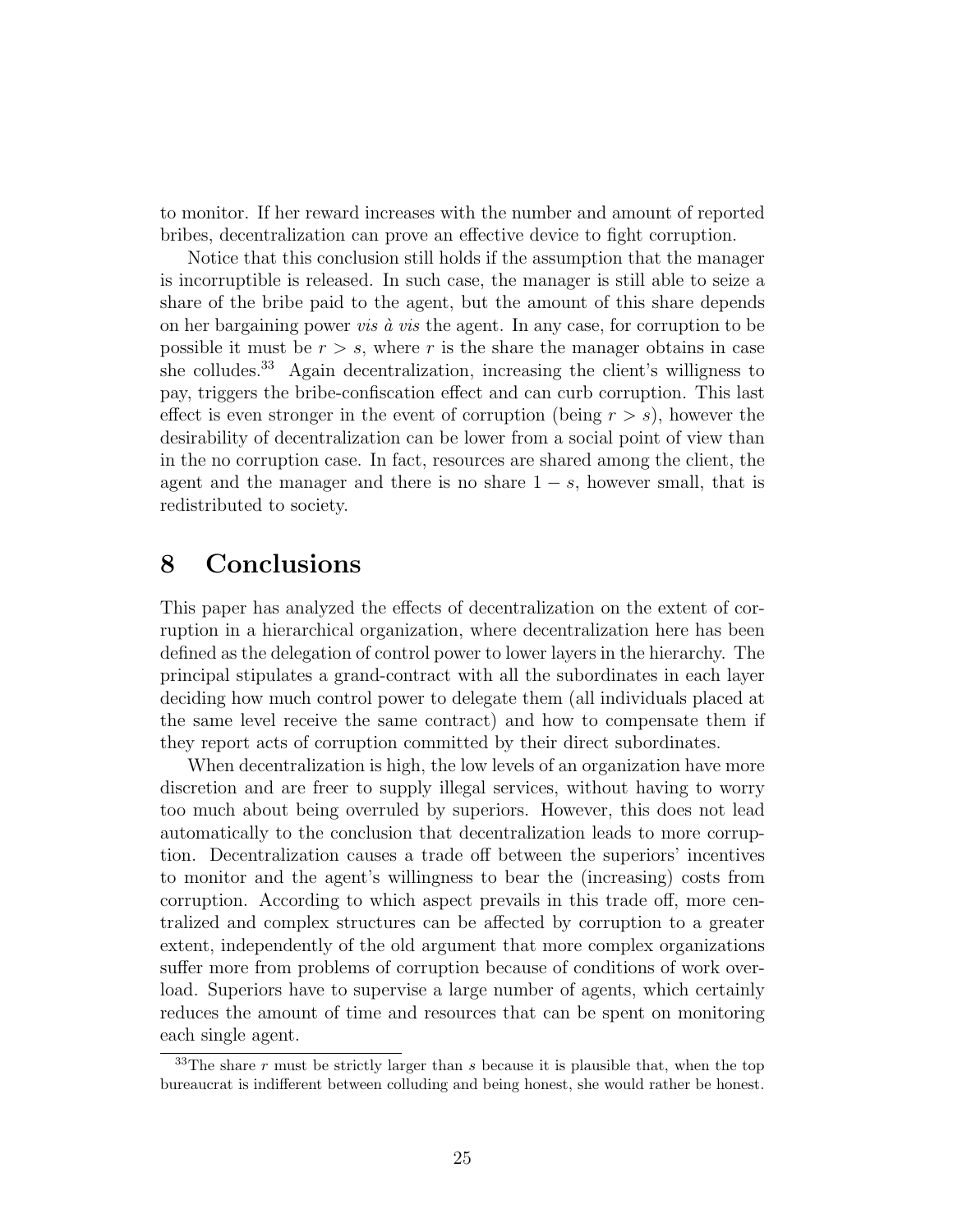If the superior layers in charge of detecting and punishing corruption are corrupt themselves, decentralisation actually increases corruption. However, it also make it more expensive for corruptors to obtain what they want, thus narrowing the set of people who can afford it.

If the bribe increases with decentralization, the larger expected loss to an agent due to a higher probability that his choices go through is compensated by the higher bribe. However, it is still the case that decentralisation reduces the extent of corruption at the condition that the manager's payoff is directly proportional to the amount of bribes confiscated to agents. This assumption is quite plausible even without assuming that a certain share of these bribes is actually paid to her. It is easy to imagine that her reputation improves substantially if she discovers serious cases of corruption, so that she derives a higher private benefit.<sup>34</sup>

If the manager benefits more from uncovering more bribes, decentralization can improve her incentives to monitor corrupt agents, thus increasing the probability that they are caught and the expected costs from corruption and it is again possible that decentralisation helps in controlling corruption.

### A Appendix A: Proofs

#### A.0.1 Proof of Lemma 4

By the implicit function theorem, the impact of a change in s on equilibrium  $e_M^*$  is

$$
\frac{de_M^*}{ds} = \frac{\partial e_M^*}{\partial s} + \frac{\partial e_M^*}{\partial \tilde{h}} \frac{d\tilde{h}^*}{ds} \tag{20}
$$

whereas the impact on equilibrium corruption is

$$
\frac{d\tilde{h}^*}{ds} = \frac{\partial \tilde{h}^*}{\partial e_M} \frac{de_M^*}{ds} \tag{21}
$$

as the direct effect  $\frac{\partial \tilde{h}^*}{\partial s} = 0$ . If there is corruption in the system  $(i.e. e_M^* < \tilde{e}_M)$ then, by Lemma 2,  $\frac{\partial \tilde{h}^*}{\partial e_M} < 0$ . Therefore (21) reveals that  $\frac{d\tilde{h}^*}{ds} \geq 0$  iff  $\frac{de_M^*}{ds} \leq 0$ .

 $34$ In Italy, during the "clean hands" phase, many magistrates were involved in the investigation and prosecution of corrupt acts. However, it was those who handled the most serious cases, where huge bribes had been exchanged, who got the highest benefits, in terms of popularity, promotions and successful entry into the political stage.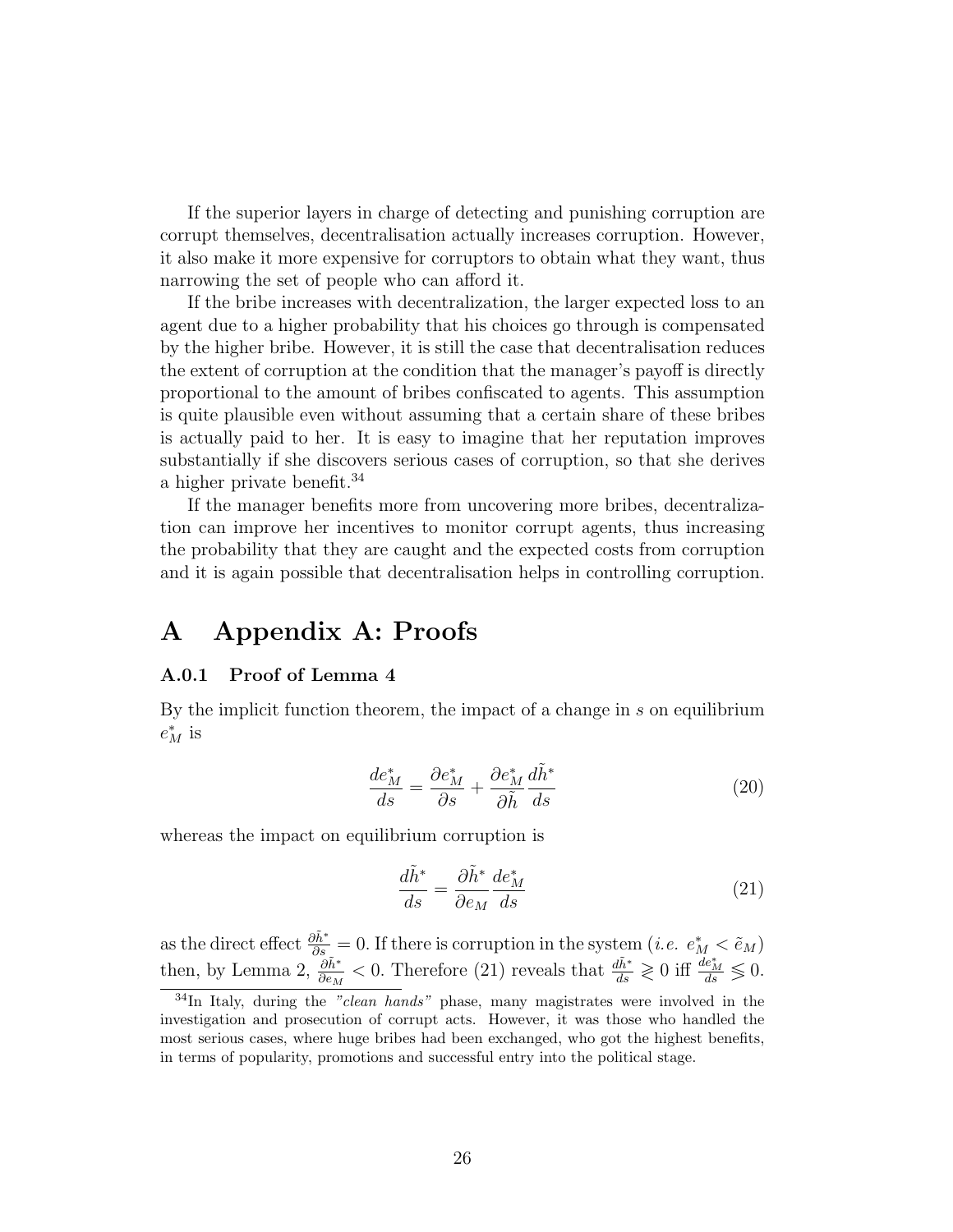The sign of  $\frac{de^*_{M}}{ds}$  depends entirely on the sign of  $\frac{\partial e^*_{M}}{\partial s}$ . To show this, substitute (21) into (20) and solve out for  $\frac{de^*_{M}}{ds}$ 

$$
\frac{de_M^*}{ds} = \frac{\frac{\partial e_M^*}{\partial s}}{1 - \frac{\partial e_M^*}{\partial \tilde{h}} \frac{\partial \tilde{h}^*}{\partial e_M}}
$$
(22)

 $\frac{\partial \tilde{h}^*}{\partial e_M} > 0$ , as  $\frac{\partial e_M^*}{\partial \tilde{h}} > 0$  by Lemma 3 and  $\frac{\partial \tilde{h}^*}{\partial e_M} < 0$ . Therefore  $\partial \tilde{h}^*$ Notice that  $1-\frac{\partial e_M^*}{\partial \tilde{h}}$  $sign\left[\frac{de_{M}^{*}}{ds}\right] = sign\left[\frac{\partial e_{M}^{*}}{\partial s}\right]$ . Then we have proved that  $\frac{d\tilde{h}^{*}}{ds} < 0$ , given that  $\frac{\partial e_M^*}{\partial s} > 0.$  $\Box$ 

#### A.0.2 Proof of Proposition 2

By the implicit function theorem, the effect of a change in  $z$  on equilibrium effort can be written

$$
\frac{de_M^*}{dz} = \frac{\partial e_M^*}{\partial z} + \frac{\partial e_M^*}{\partial \tilde{h}} \frac{d\tilde{h}^*}{dz} \tag{23}
$$

where  $\frac{\partial e_M^*}{\partial z}$  is the direct effect and is negative whereas  $\frac{\partial e_M^*}{\partial \tilde{h}}$  is the manager's reaction to an increase in the expected level of corruption and is positive by Lemma 3.

The effect of a change in  $z$  on equilibrium corruption, always by the implicit function theorem, is

$$
\frac{d\tilde{h}^*}{dz} = \frac{\partial \tilde{h}^*}{\partial z} + \frac{\partial \tilde{h}^*}{\partial e_M} \frac{de_M^*}{dz} \tag{24}
$$

where  $\frac{\partial \tilde{h}^*}{\partial z} < 0$  by Lemma 1 and  $\frac{\partial \tilde{h}^*}{\partial e_M} < 0$  by Lemma 2. Solving (23) and (24)  $\frac{de_M^*}{dz}$  is

$$
\frac{de_M^*}{dz} = \frac{\frac{\partial e_M^*}{\partial z} + \frac{\partial e_M^*}{\partial \tilde{h}} \frac{\partial \tilde{h}^*}{\partial z}}{1 - \frac{\partial e_M^*}{\partial \tilde{h}} \frac{\partial \tilde{h}^*}{\partial e_M}}
$$
(25)

and

$$
\frac{d\tilde{h}^*}{dz} = \frac{\frac{\partial \tilde{h}^*}{\partial z} + \frac{\partial \tilde{h}^*}{\partial e_M} \frac{\partial e_M^*}{\partial z}}{1 - \frac{\partial e_M^*}{\partial \tilde{h}} \frac{\partial \tilde{h}^*}{\partial e_M}}
$$
(26)

Notice that  $1 - \frac{\partial e_M^*}{\partial \tilde{h}}$  $\partial \tilde{h}^*$  $\frac{\partial \tilde{h}^*}{\partial e_M} > 0$  always. In (25),  $\frac{\partial e_M^*}{\partial \tilde{h}}$  $\frac{\partial \tilde{h}^*}{\partial z}$  < 0. Therefore, given that  $\frac{\partial e_M^*}{\partial z} < 0$  (basic trade off),  $\frac{de_M^*}{dz} < 0$  always. This proves part *(i)* of Proposition 2.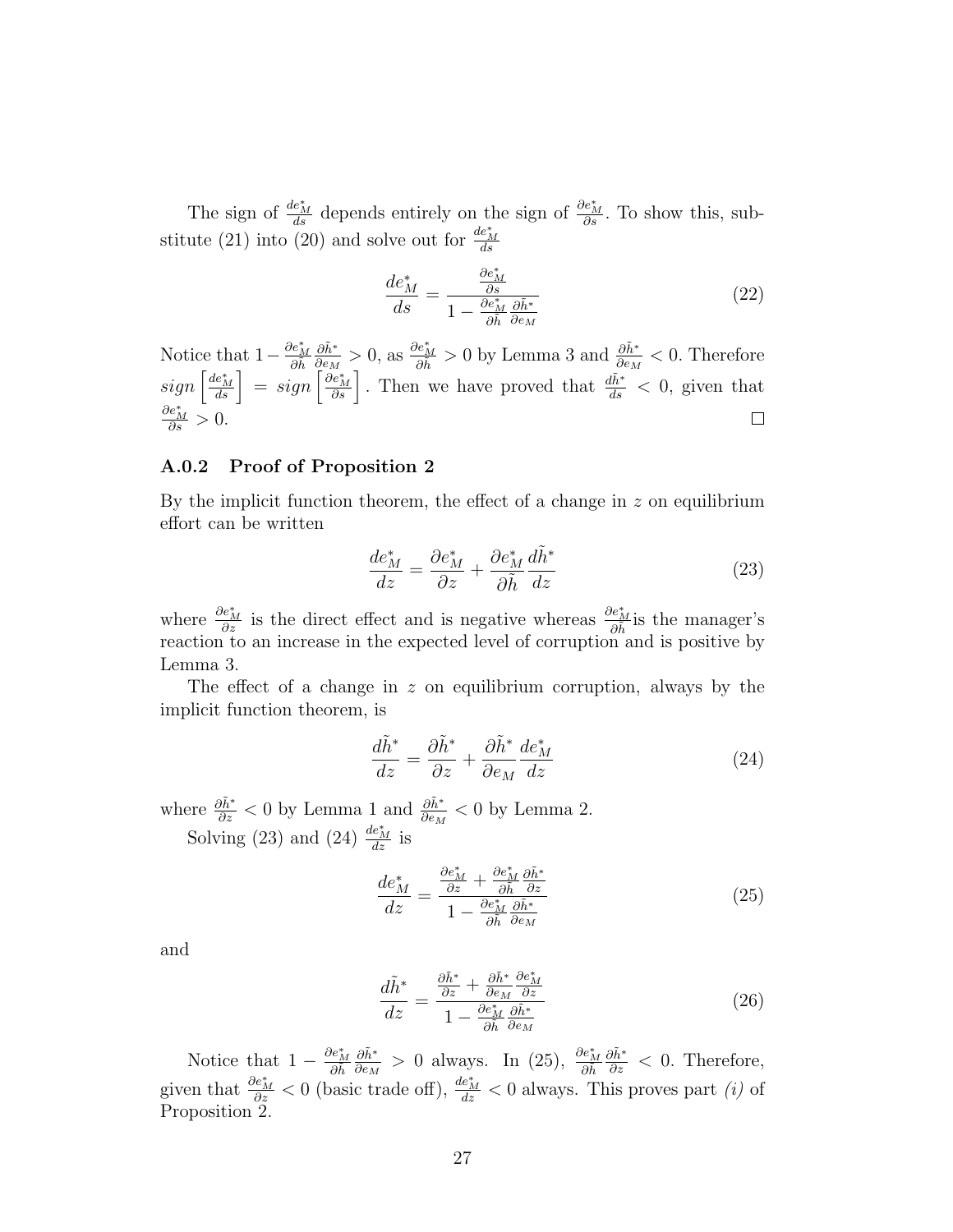In (26),  $\frac{\partial e_M^*}{\partial z} < 0$ , then  $\frac{\partial \tilde{h}^*}{\partial e_M}$  $\frac{\partial e_M^*}{\partial z} > 0$ . Thus, if  $\frac{\partial \tilde{h}^*}{\partial z} < \frac{\partial \tilde{h}^*}{\partial e_M}$  $\partial e_M$  $\frac{\partial e_M^*}{\partial z}$  (basic trade off dominates) then  $\frac{d\tilde{h}^*}{dz} > 0$  and equilibrium corruption increases with decentralization . If  $\frac{\partial \tilde{h}^*}{\partial z} > \frac{\partial \tilde{h}^*}{\partial e_M}$  $\partial e_M$  $\frac{\partial e_M^*}{\partial z}$  then  $\frac{d\tilde{h}^*}{dz} < 0$  and corruption decreases. This proves part (ii).

#### A.0.3 Proof of Lemma 6

The first part of Lemma 5 is proved by differentiation of (19). The second part follows from (17). When  $e_M < \tilde{e}_M$ , then  $\frac{\partial \tilde{h}}{\partial e_M} < 0$  from (17) and  $\frac{\partial^2 \tilde{h}}{\partial e_M^2}$  $\frac{\partial^2 h}{\partial e_M^2} =$  $2(1-z)v > 0$ . At  $e_M = \tilde{e}_M$ ,  $\tilde{h}(\tilde{e}_M) = 0$  and when  $e_M > \tilde{e}_M$  then  $\tilde{h} < 0$ , so that, by definition of  $\tilde{h}$ ,  $\tilde{h} = 0$ . that, by definition of  $h, h = 0$ .

#### A.0.4 Proof of Proposition 3

If  $v - g_2 < 0$  then  $\tilde{h} < 0$ , then, by definition of  $\tilde{h}$ ,  $\tilde{h} = 0$  and corruption is not possible. Assume  $v - g_2 > 0$ . Then, if  $e_M = 0$ ,  $h(0) = \min \{v - g_2, 1\}$ . From (17)  $h(e_M)$  is decreasing and convex for  $e_M \in [0, \tilde{e}_M)$ , at  $\tilde{e}_M$  there is a discontinuity, so that  $\tilde{h}(e_M)$  jumps to 0. Conversely, the inverse of the manager's reaction function,  $\tilde{h}_M^{-1}(e_M)$  is always increasing and convex in  $e_M$ . Therefore, the two schedules will cross at a point  $(e_M^*, \tilde{h}^*)$ , with  $e_M^* \in [0, \tilde{e}_M)$ and  $\tilde{h}^* \in [0, \min\{v - g_2, 1\}].$ 

#### A.0.5 Proof of Proposition 4

By the implicit function theorem, the effect of a change in  $z$  on equilibrium effort can be written

$$
\frac{de_M^*}{dz} = \frac{\partial e_M^*}{\partial z} + \frac{\partial e_M^*}{\partial \tilde{h}} \frac{d\tilde{h}^*}{dz}
$$
(27)

where  $\frac{\partial e_M^*}{\partial z}$  is the direct effect and is negative when  $\tilde{h} < \tilde{h}_G$ , positive otherwise, by Lemma 8 and  $\frac{\partial e_M^*}{\partial \tilde{h}}$  is the reaction of the manager to an increase in the expected level of corruption in the organization and is positive by Lemma 6.

The effect of a change in  $z$  on equilibrium corruption, always by the implicit function theorem, is

$$
\frac{d\tilde{h}^*}{dz} = \frac{\partial \tilde{h}^*}{\partial z} + \frac{\partial \tilde{h}^*}{\partial e_M} \frac{de_M^*}{dz} \tag{28}
$$

where  $\frac{\partial \tilde{h}^*}{\partial z} > 0$  by Lemma 5 and  $\frac{\partial \tilde{h}^*}{\partial e_M} < 0$  if  $e_M < \tilde{e}_M$ .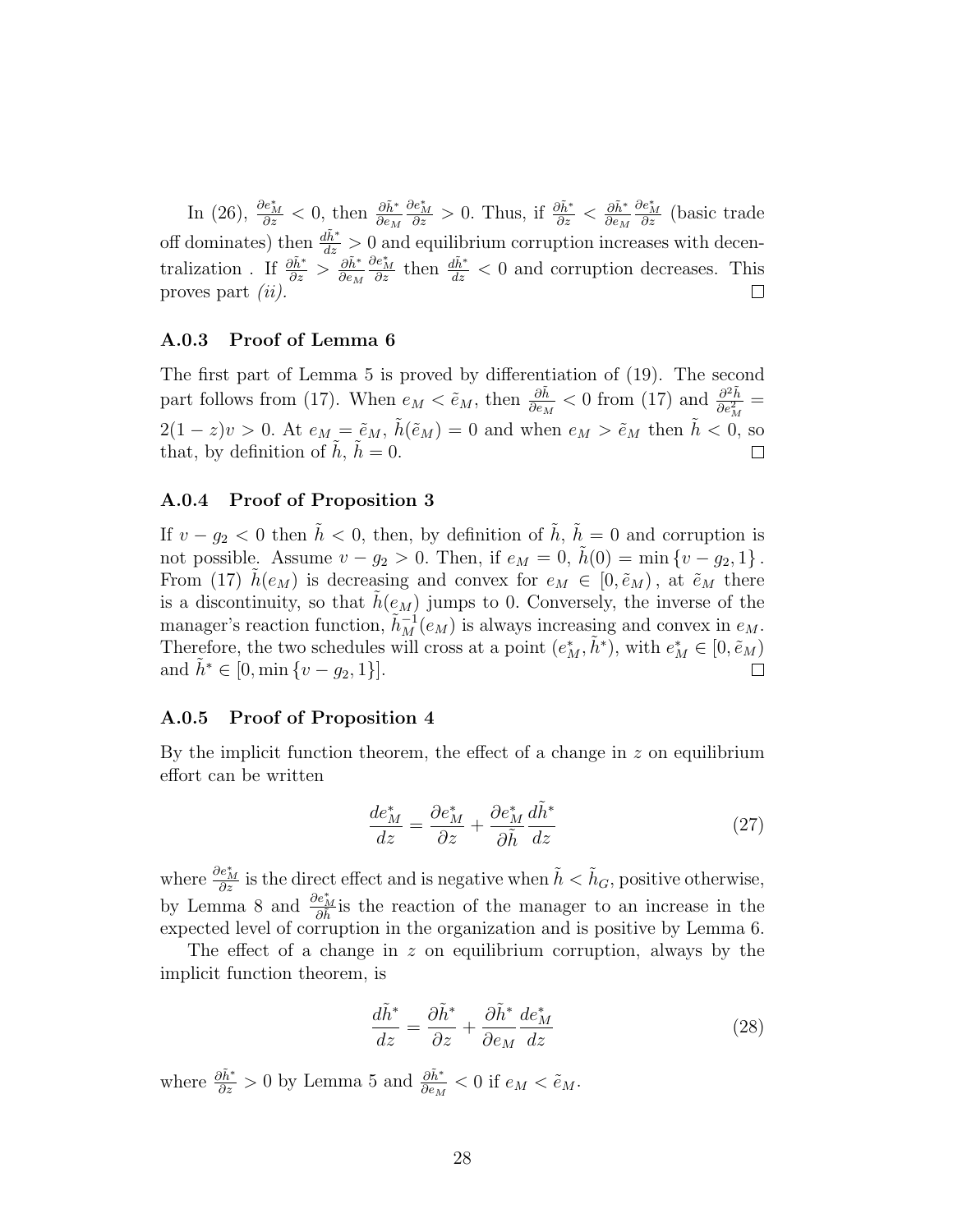Solving (27) and (28)  $\frac{de_M^*}{dz}$  is

$$
\frac{de_M^*}{dz} = \frac{\frac{\partial e_M^*}{\partial z} + \frac{\partial e_M^*}{\partial \tilde{h}} \frac{\partial \tilde{h}^*}{\partial z}}{1 - \frac{\partial e_M^*}{\partial \tilde{h}} \frac{\partial \tilde{h}^*}{\partial e_M}}
$$
(29)

and

$$
\frac{d\tilde{h}^*}{dz} = \frac{\frac{\partial \tilde{h}^*}{\partial z} + \frac{\partial \tilde{h}^*}{\partial e_M} \frac{\partial e_M^*}{\partial z}}{1 - \frac{\partial e_M^*}{\partial \tilde{h}} \frac{\partial \tilde{h}^*}{\partial e_M}}
$$
(30)

Notice that  $1-\frac{\partial e_M^*}{\partial \tilde{h}}$  $\partial \tilde{h}^*$  $\frac{\partial \tilde{h}^*}{\partial e_M} > 0$  always. From (30), if  $\frac{\partial \tilde{e}_M^*}{\partial z} < 0$ , then  $\frac{\partial \tilde{h}^*}{\partial e_M}$  $\frac{\partial e_M^*}{\partial z} >$ 0. Thus, if  $\frac{\partial e_M^*}{\partial z} < 0$ ,  $\frac{d\tilde{h}^*}{dz} > 0$  always. Equilibrium corruption increases with decentralization.

In (29),  $\frac{\partial e_M^*}{\partial \tilde{h}}$  $\frac{\partial \tilde{h}^*}{\partial z} > 0$ . Therefore, if  $\tilde{h} < \tilde{h}_G$ , so that  $\frac{\partial e_M^*}{\partial z} < 0$  (the basic trade off dominates),  $sign\left[\frac{de_{M}^{*}}{dz}\right]$  is ambiguous, positive if  $\left|$  $\frac{\partial e_M^*}{\partial z}$  $\Big\vert$  is small, negative  $\mathrm{if}\Big|$  $\frac{\partial e_M^*}{\partial z}$ is large enough. This proves part  $(i)$  of Proposition 4.

Conversely, if  $\tilde{h} > \tilde{h}_G$ , then  $\frac{\partial e_M^*}{\partial z} > 0$  (the bribe-confiscation effect dominates). In that case,  $sign\left[\frac{de^*_{M}}{dz}\right] > 0$  always. According to (30), this leads to a decrease in equilibrium corruption iff  $\vert$  $\partial \tilde{h}^*$  $\partial e_M$  $\frac{de_M^*}{dz}$  $\vert$  >  $\vert$  $\partial \tilde{h}^*$ ∂z . This proves part (ii).

### References

- [1] Acemoglu, D. and T. Verdier (1997), The Choice between Market Failures and Corruption, Document de travail n◦ 97-06, Delta, Paris.
- [2] Aghion, P. and P. Bolton (1992), An Incomplete Contract Approach to Financial Contracting, RES, 59(3), 473-494.
- [3] Aghion, P. and J.Tirole (1997), Formal and Real Authority in Organizations, JPE, 105(1), 1-29.
- [4] Bac, M. (1996), Corruption, and the Structure of Hierarchies, J. of Law, Econ. and Org, 12(2), 277-98.
- [5] Banerjee, A.V. (1997), A Theory of Misgovernance, QJE, 112, 1289- 1332.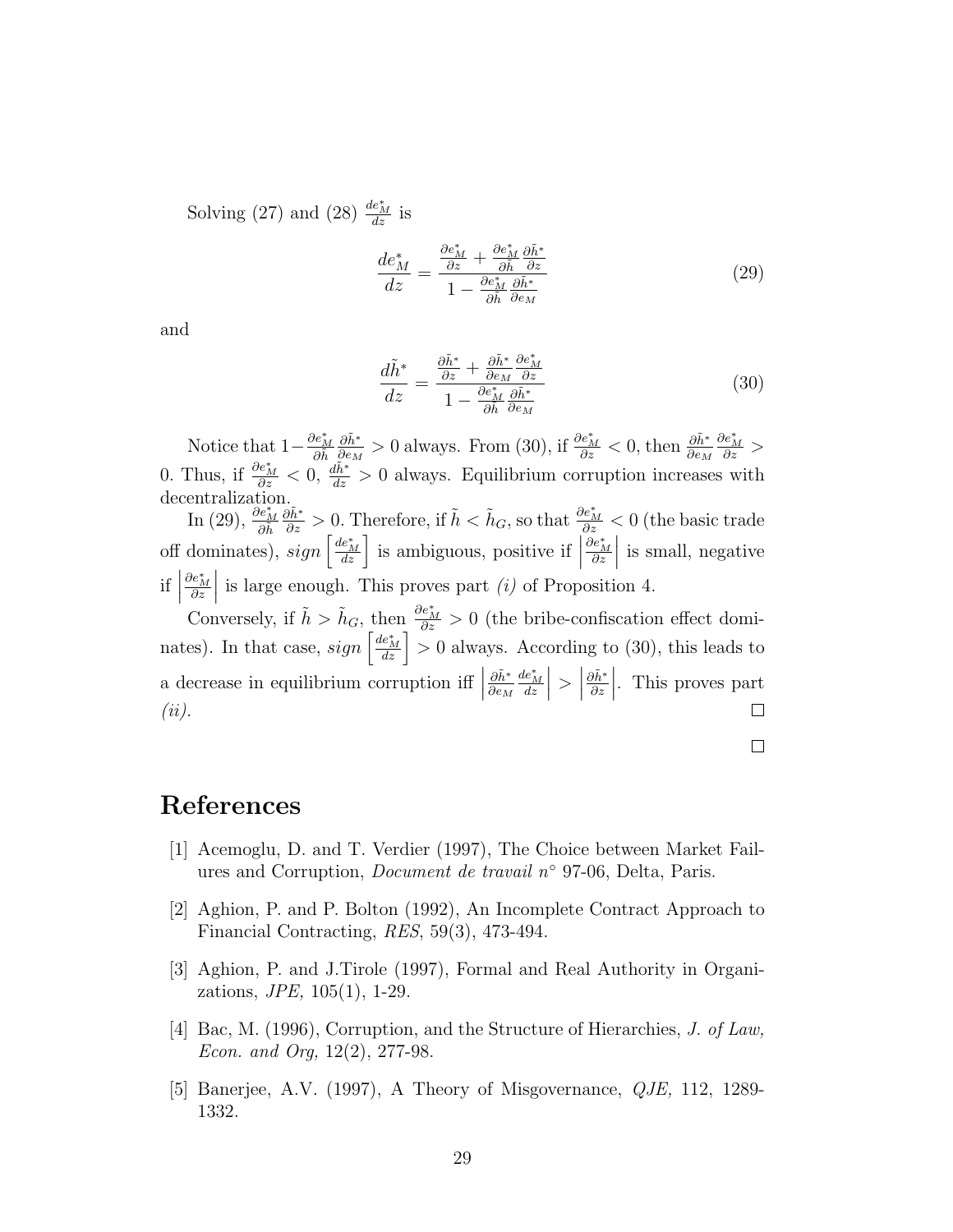- [6] Bardhan, P. (1997), Corruption and Development:a Review of Issues, JEL, vol. XXXV (September), 1320-1346.
- [7] Baron, D.P. and D. Besanko (1984), "Regulation, Asymmetric Information and Auditing", Rand J. of Econ.,  $15(4)$ :  $447-470$ .
- [8] Basu, K., S. Bhattacharya and A.Mishra (1992), Notes on Bribery and the Control of Corruption, J. Public Econ., 48, 349-359.
- [9] Becker, G. S. and G.J. Stigler (1974), Law Enforcement, Malfeasance, and the Compensation of Enforcers, J. Legal Stud., vol. III, 1-19.
- [10] Burkart, M., D.Gromb and F.Panunzi (1997), Large Shareholders, Monitoring and the Value of the Firm, QJE, 112, 693-728.
- [11] Cadot, O. (1987), Corruption as a Gamble, J. Public Econ., 33(2), 223- 244.
- [12] Carrillo, J.D. (1995), Grafts, Bribes and the Practice of Corruption, mimeo, GREMAQ, Toulouse.
- [13] Carrillo, J.D. (1995), Corruption in Hierarchies, mimeo, GREMAQ, Toulouse.
- [14] Felli, L. (1996), Preventing Collusion Through Discretion, London School of Economics, STICERD Discussion Paper Series TE/96/303, March.
- [15] Klitgaard (1988), Controlling Corruption, Berkeley, University of California Press.
- [16] Kofman, F. and J. Lawarr´ee (1993), Collusion in Hierarchical Agency, Econometrica, 61, 629-656.
- [17] Laffont, J-J. and J. Tirole (1993), A Theory of Incentives in Procurement and Regulation, The MIT Press, Cambridge, Massachusets.
- [18] Mauro, P. (1995), Corruption and Growth, QJE, 110(3), 681-712.
- [19] Mookherjee, D. and I.P. Png (1995), Corruptible Law Enforcers: How Should They be Compensated, Econ. J., 105(428), 145-159.
- [20] Polinsky, A.M. and S. Shavell (1979), The Optimal Tradeoff between the Probability and Magnitude, AER., 69(5): 880-891.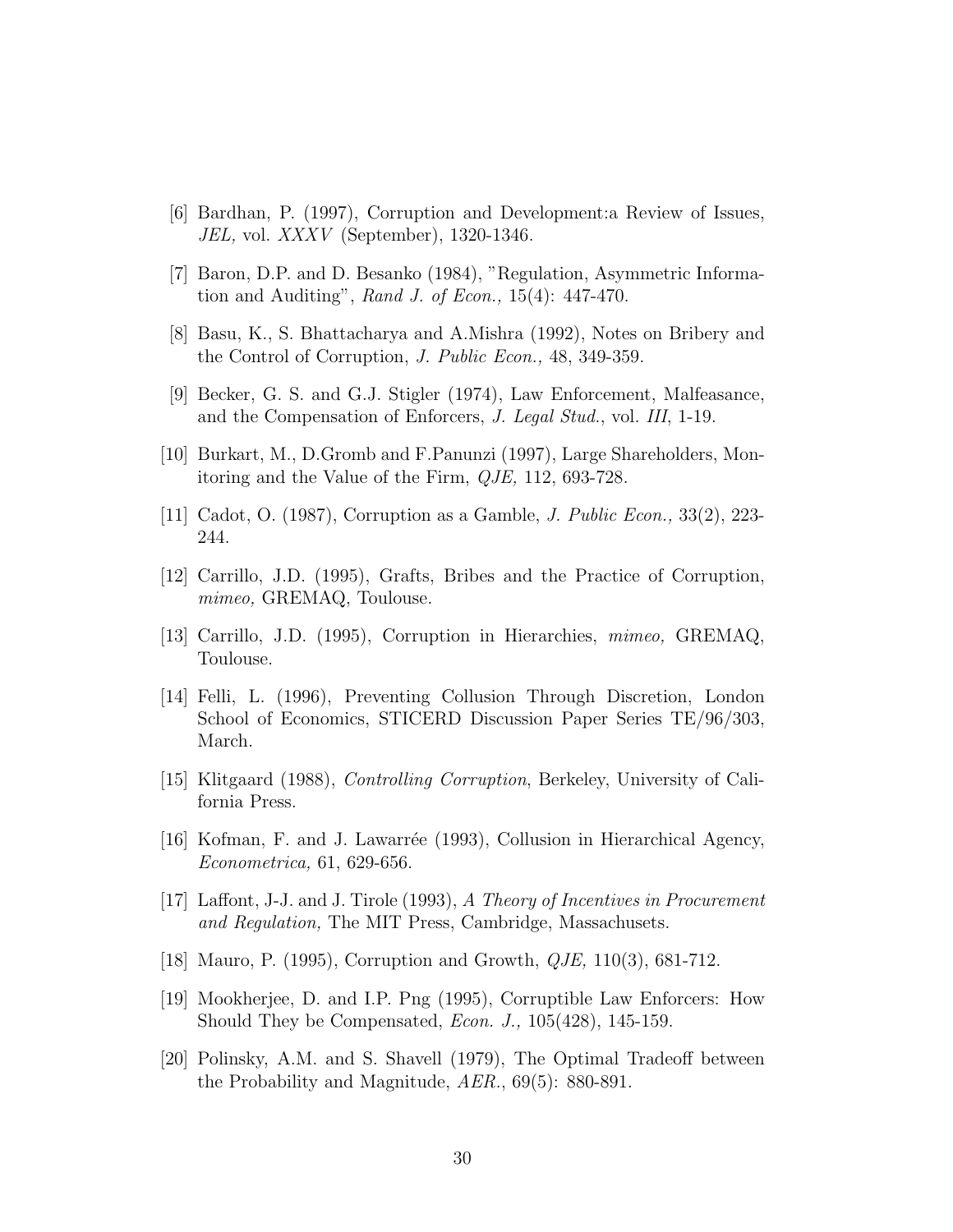- [21] Polinsky, A.M. and S. Shavell (1998), The Economic Theory of Public Enforcement of Law
- [22] Rose-Ackerman, S. (1978), Corruption: A Study in Political Economy, Academic Press, New York.
- [23] Sah, R. and J. Stiglitz (1986), The Architecture of Economic Systems: Hierarchies and Polyarchies, AER, 76, 716-727.
- [24] Shleifer, A. and R.W. Vishny (1993), Corruption, QJE, 108(3), 599-617.
- [25] Tanzi, V. (1998), Corruption Around the World: Causes, Consequences, Scope, and Cures, IMF Working Paper, no. WP/98/63, Washington, May.
- [26] Tanzi, V. and H.Davoodi (1997), Corruption, Public Investment, and Growth, IMF Working Paper, no. WP/97/139, Washington, October.
- [27] Tirole, J. (1986), Hierarchies and Bureaucracies: on the Role of Collusion in Organizations, J. Law, Econ. Org., 2, 181-214.
- [28] Tirole, J. (1996), A Theory of Collective Reputation (with applications to the persistence of corruption and to firm quality), RES, 63(1), 1-22.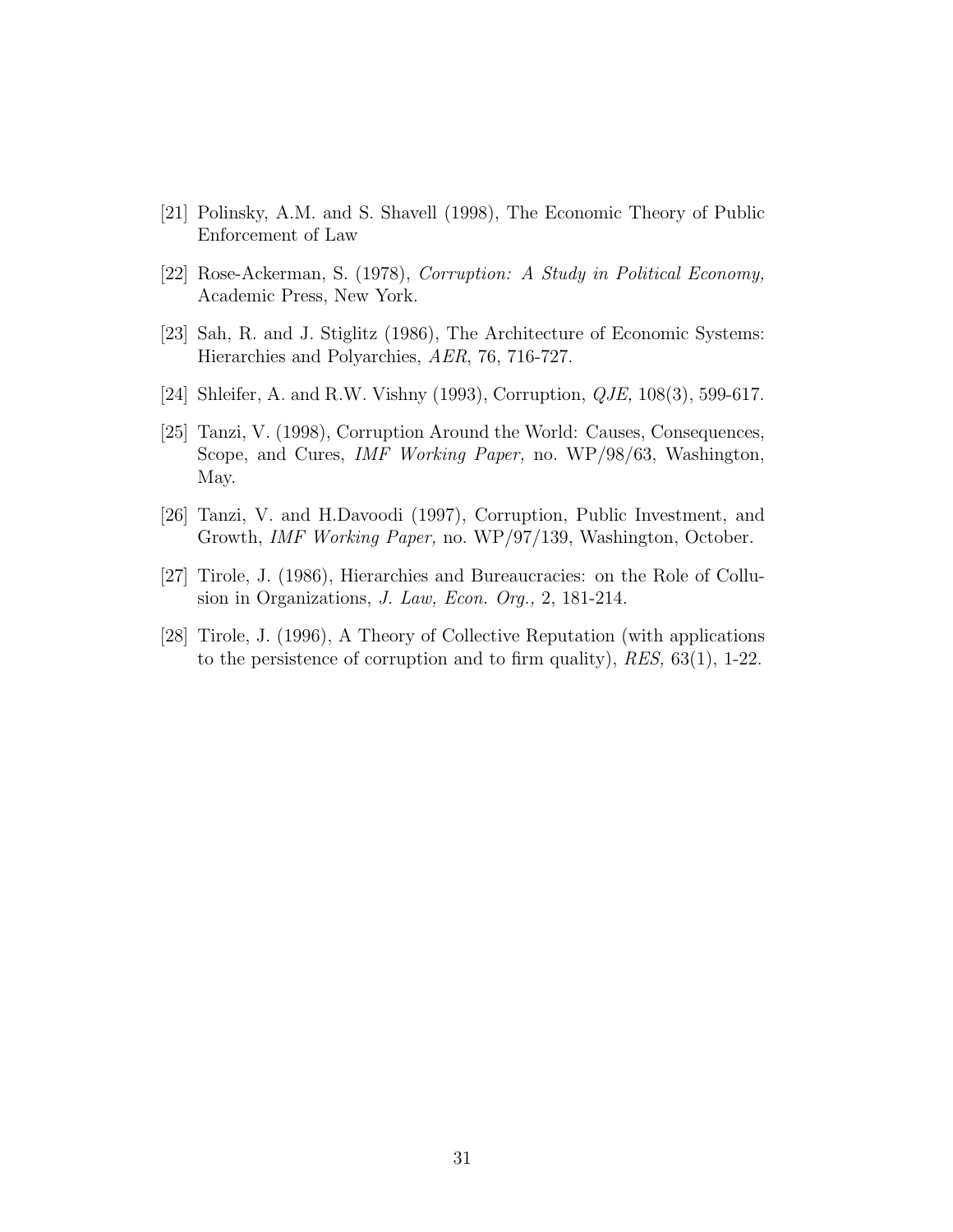

Figure 1:Timing of the game